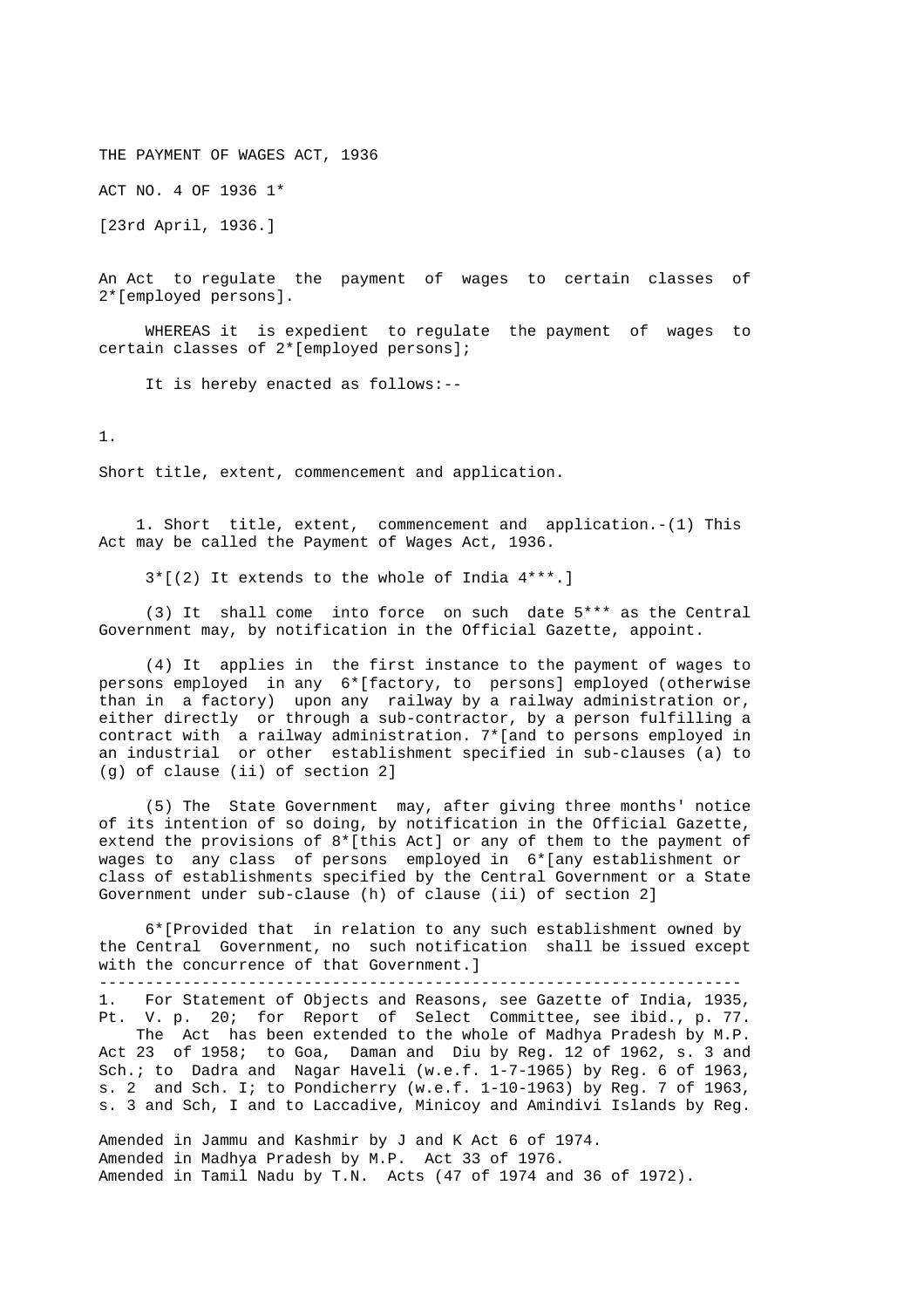Amended in West Bengal by W.B. Acts (38 of 1974 and 26 of 1975). Amended in Andhra Pradesh by A.P. Act 21 of 1968. Amended in Kerala by Kerala Acts 34 of 1969 and 11 of 1977. Amended in Assam by Assam Act 1 of 1970. Amended in Rajasthan by Raj. Act 13 of 1970. Amended in Pondichery by Pondichery Act 10 of 1970. 8 of 1965, s. 3 and Sch. 2. Subs. by Act 38 of 1982, s. 2 (w.e.f. 15-10-1982). 3. Subs. by the A. O. 1950, for sub-section (2). 4. The words "except the State of Jammu and Kashmir" omitted by Act 51 of 1970, s. 2 and Sch. (w.e.f. 1-9-1971). 5. 28th March, 1937, see Gazette of India, 1937, Pt. I, p. 626. 6. Subs. by Act 38 of 1982, s. 3 (w. e. f. 15-10-82). 7. Ins. by s. 3 ibid. (w.e.f. 15-10-1982).

8. Subs. by Act 68 of 1957, s. 2. for "the Act" (w.e.f. 1-4-1958).

96

 (6) Nothing in this Act shall apply to wages payable in respect of a wage-period which, over such wage-period, average 1\*[2\* one thousand six hundred rupees] a month or more.

# 2.

Definitions.

 2. Definitions.- In this Act, unless there is anything repugnant in the subject or context,--

- 3\*[(i) "employed person" includes the legal representative of a deceased employed person;
- (ia) "employer" includes the legal representative of a deceased employer;
- (ib) "factory" means a factory as defined in clause (m) of section 2 of the Factories Act, 1948 (63 of 1948), and includes any place to which the provisions of that Act have been applied under sub-section (1) of section 85 thereof;]
- (ii) 4\*["industrial or other establishment" means]--

 5\*[(a) tramway service, or motor transport service engaged in carrying passengers or goods or both by road for hire or reward;

 (aa) air transport service other than such service belonging to, or exclusively employed in the military, naval or air forces of the Union or the Civil Aviation Department of the Government of India; ]

- (b) dock, wharf or jetty;
- 6\*[(c) inland vessel, mechanically propelled;]
- (d) mine, quarry or oilfield;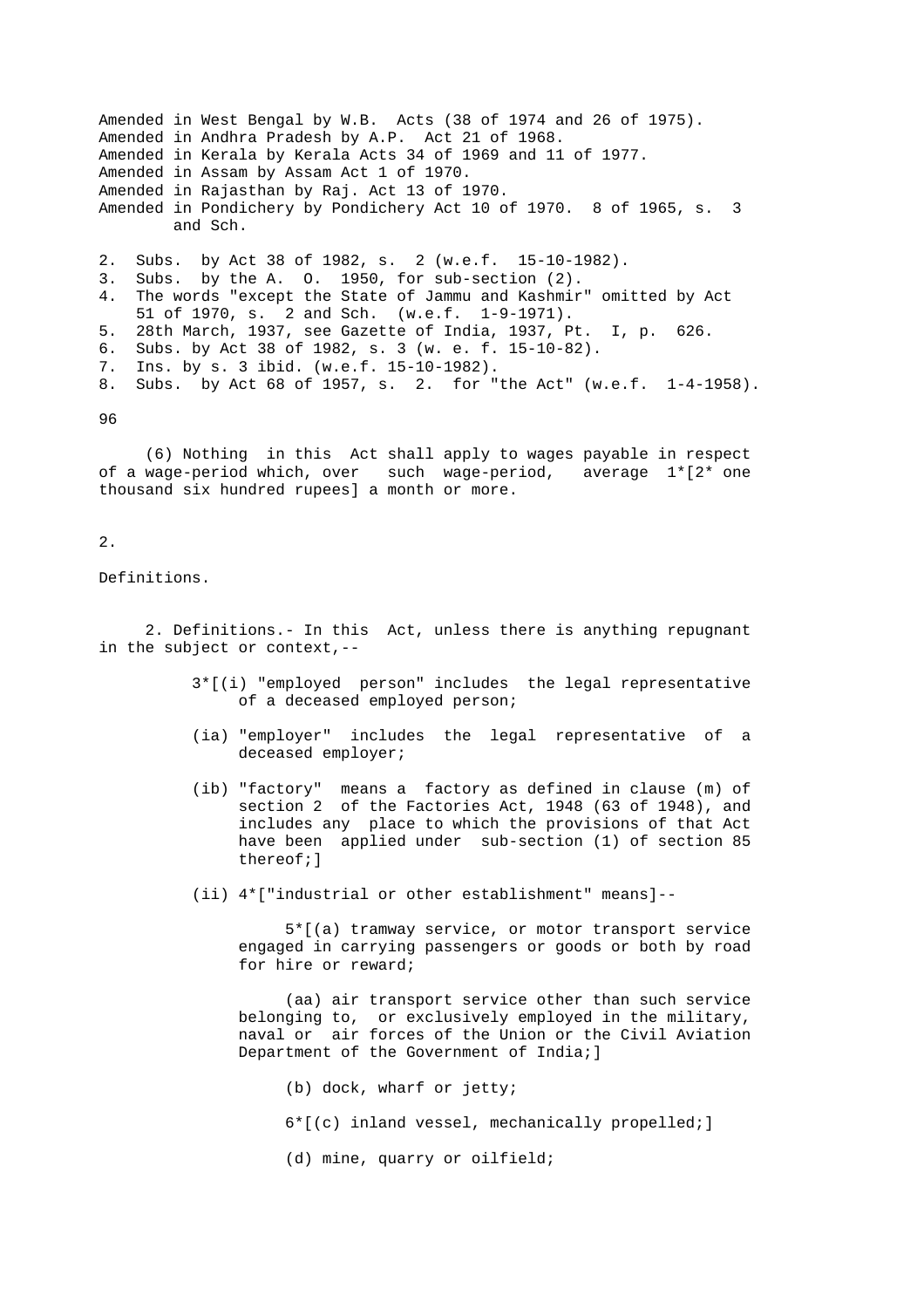(e) plantation;

 (f) workshop or other establishment in which articles are produced, adapted or manufactured, with a view to their use, transport or sale;

 7\*[(g) establishment in which any work relating to the construction, development or maintenance of buildings, roads, bridges or canals, or relating to operations connected with navigation, irrigation or the supply of water, or relating to the generation, transmission and distribution of electricity or any other form of power is being carried on;]

> 8\*[(h) any other establishment or class of establishments which the Central Government or a State Government may, having regard to the nature thereof, the need for protection of persons employed therein and other relevant circumstances, specify, by notification in the Official Gazette.]

---------------------------------------------------------------------

```
 1. Subs. by Act 38 of 1982, s. 3 (w.e.f. 15-10-1982) 
2. Subs. by Act 53 of 1964, s. 3, for cl. (i) (w.e.f. 1-2-1965). 
3. Subs. by Act 38 of 1982, s. 4 (w.e.f. 15-10-1982). 
4. Subs. by s. 3, ibid., for sub-clause (a) (w.e.f. 1-2-1965). 
5. Subs. by Act 68 of 1957, s. 3, for sub-clause (c) (w.e.f. 1-4- 
     1958). 
6. Ins. by s. 3, ibid. (w.e.f. 1-4-1958). 
7. Ins. by Act 38 of 1982, s. 4 (w.e.f. 15-10-1982).
```
97

- 1\*[(iia) "mine" has the meaning assigned to it in clause (j) of sub-section (1) of section 2 of the Mines Act, 1952 (35 of 1952);]
- 2\*[(iii) "plantation" has the meaning assigned to it in clause (f) of section 2 of the Plantations Labour Act, 1951 (69 of 1951);]
- (iv) "prescribed" means prescribed by rules made under this Act;
- (v) "railway administration" has the meaning assigned to it in clause (6) of section 3 of the Indian Railways Act, 1890 (9 of 1890); and
- 3\*[(vi) "wages" means all remuneration (whether by way of salary, allowances or otherwise) expressed in terms of money or capable of being so expressed which would, if the terms of employment, express or implied, were fulfilled, be payable to a person employed in respect of his employment or of work done in such employment, and includes--

 (a) any remuneration payable under any award or settlement between the parties or order of a Court;

> (b) any remuneration to which the person employed is entitled in respect of overtime work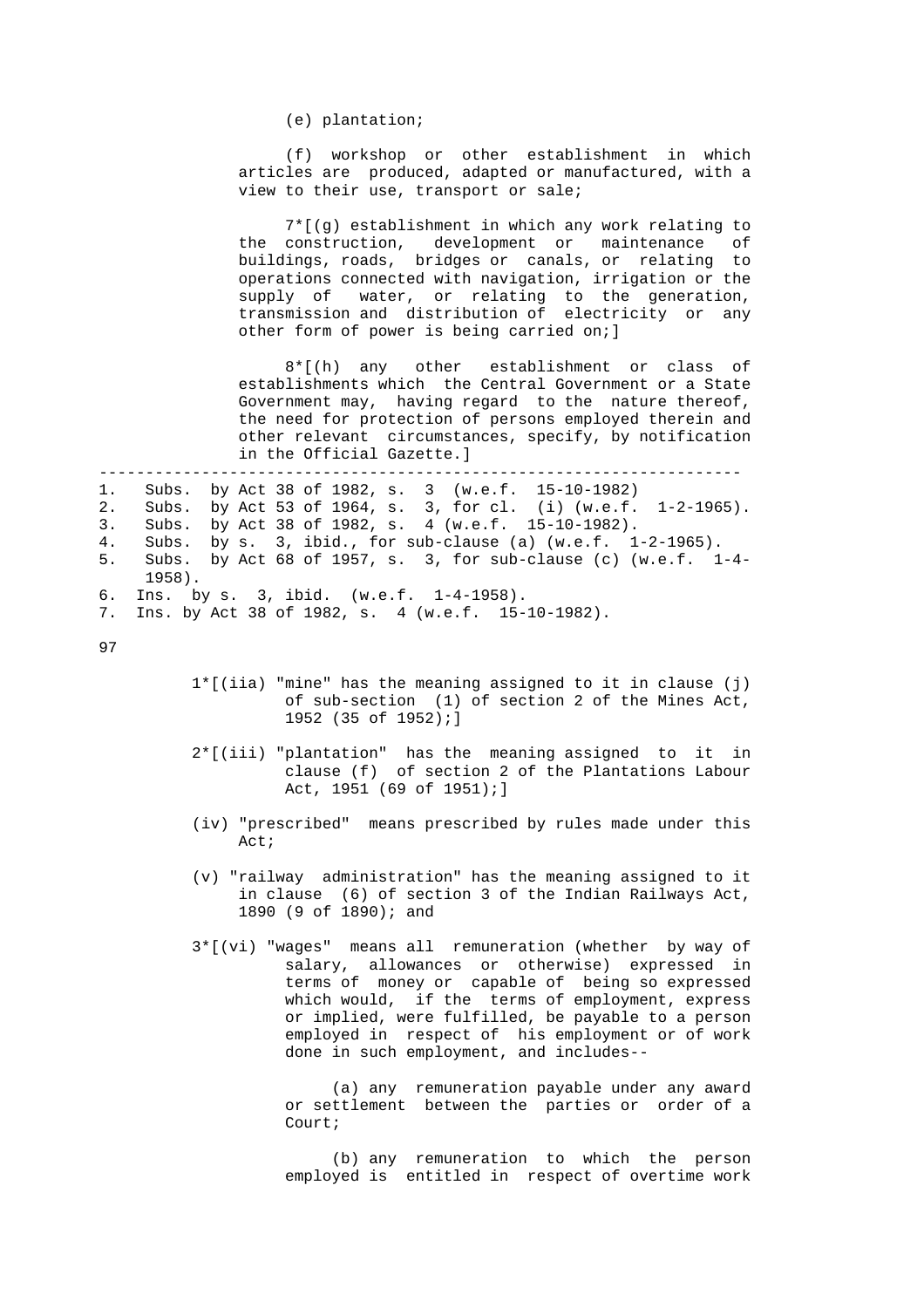or holidays or any leave period;

 (c) any additional remuneration payable under the terms of employment (whether called a bonus or by any other name);

 (d) any sum which by reason of the termination of employment of the person employed is payable under any law, contract or instrument which provides for the payment of such sum, whether with or without deductions, but does not provide for the time within which the payment is to be made;

> (e) any sum to which the person employed is entitled under any scheme framed under any law for the time being in force;

but does not include--

 (1) any bonus (whether under a scheme of profit sharing or otherwise) which does not form part of the remuneration payable under the terms of employment or which is not payable under any award or settlement between the parties or order of a Court;

 --------------------------------------------------------------------- 1. Ins. by Act 53 of 1964, s. 3 (w.e.f. 1-2-1965). 2. Subs. by s. 3, ibid., for cl. (iii) (w.e.f. 1-2-1965). 3. Subs. by Act 68 of 1957, s. 3, for cl. (vi) (w.e.f. 1-4-1958).

98

 (2) the value of any house-accommodation, or of the supply of light, water, medical attendance or other amenity or of any service excluded from the computation of wages by a general or special order of the State Government;

 (3) any contribution paid by the employer to any pension or provident fund, and the interest which may have accrued thereon;

 (4) any travelling allowance or the value of any travelling concession;

 (5) any sum paid to the employed person to defray special expenses entailed on him by the nature of his employment; or

 (6) any gratuity payable on the termination of employment in cases other than those specified in sub-clause (d).]

3.

Responsibility for payment of wages.

3. Responsibility for payment of wages.- Every employer shall be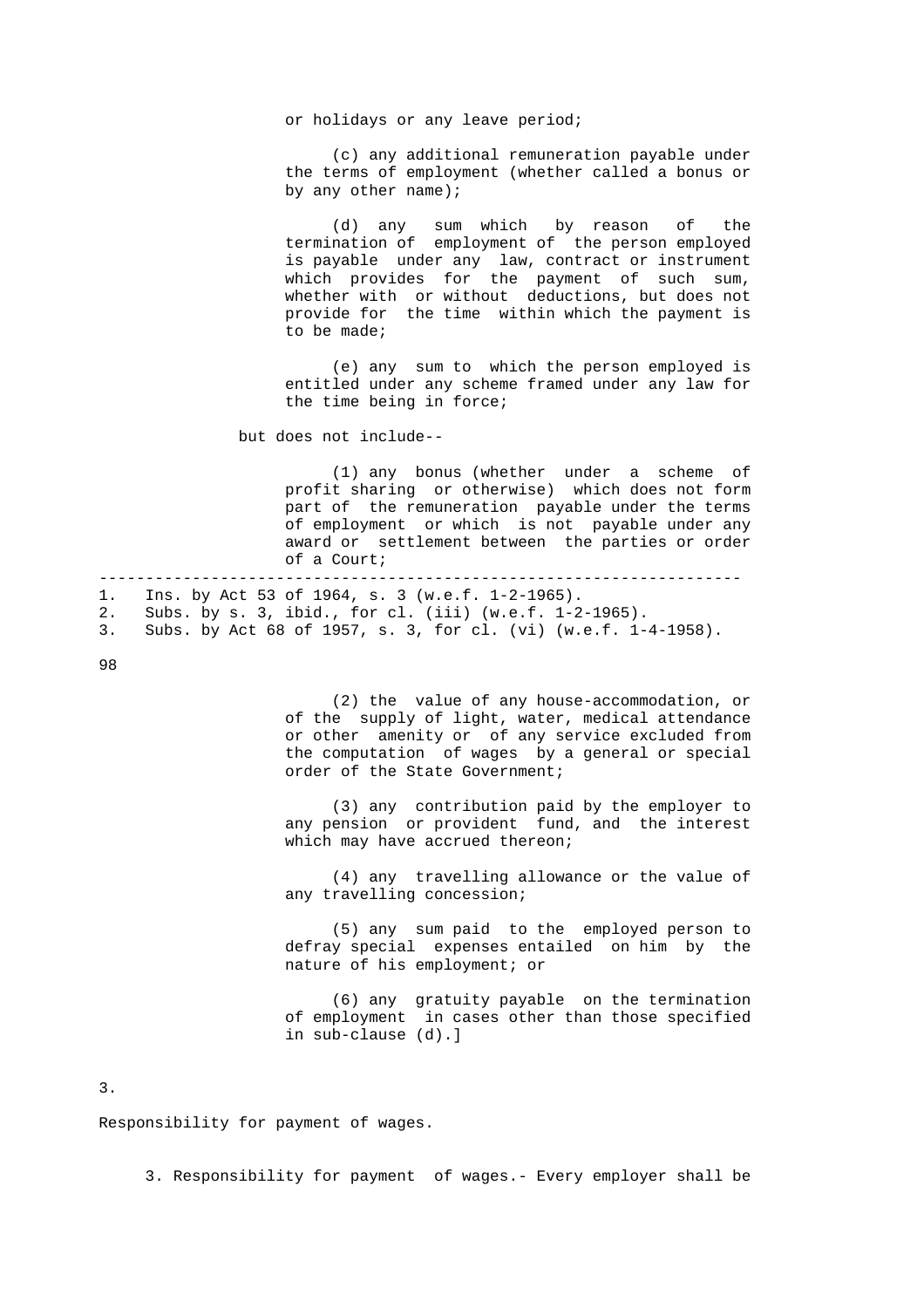responsible for the payment to persons employed by him of all wages required to be paid under this Act:

 Provided that, in the case of persons employed (otherwise than by a contractor)--

- (a) in factories, if a person has been named as the manager of the factory under  $1*[$ clause (f) of sub-section (1) of section 7 of the Factories Act, 1948 (63 of 1948)],
- 2\*[(b) in industrial or other establishments, if there is a person responsible to the employer for the supervision and control of the industrial or other establishments;]
- (c) upon railways (otherwise than in factories), if the employer is the railway administration and the railway administration has nominated a person in this behalf for the local area concerned;

 the person so named, the person so responsible to the employer, or the person so nominated, as the case may be, 2\*[shall also be responsible] for such payment.

4.

Fixation of wage-periods.

 4. Fixation of wage-periods.- (1) Every person responsible for the payment of wages under section 3 shall fix periods (in this Act referred to as wage-periods) in respect of which such wages shall be payable.

(2) No wage-period shall exceed one month.

 --------------------------------------------------------------------- 1. Subs. by Act 68 of 1957, s. 4, for "clause (e) of sub-section (1) of section 9 of the Factories Act, 1934" (w.e.f. 1-4-1958).

- 2. Subs. by Act 38 of 1982, s. 5 (w.e.f. 15-10-1982).
- 3. Subs. by Act 53 of 1964, s. 4, for "shall be responsible" (w.e.f.  $1-2-1965$ ).

99

5.

Time of payment of wages.

 5. Time of payment of wages.- (1) The wages of every person employed upon or in--

- (a) any railway, factory or 1\*[industrial or other establishment] upon or in which less than one thousand persons are employed, shall be paid before the expiry of the seventh day,
- (b) any other railway, factory or 1\*[industrial or other establishment], shall be paid before the expiry of the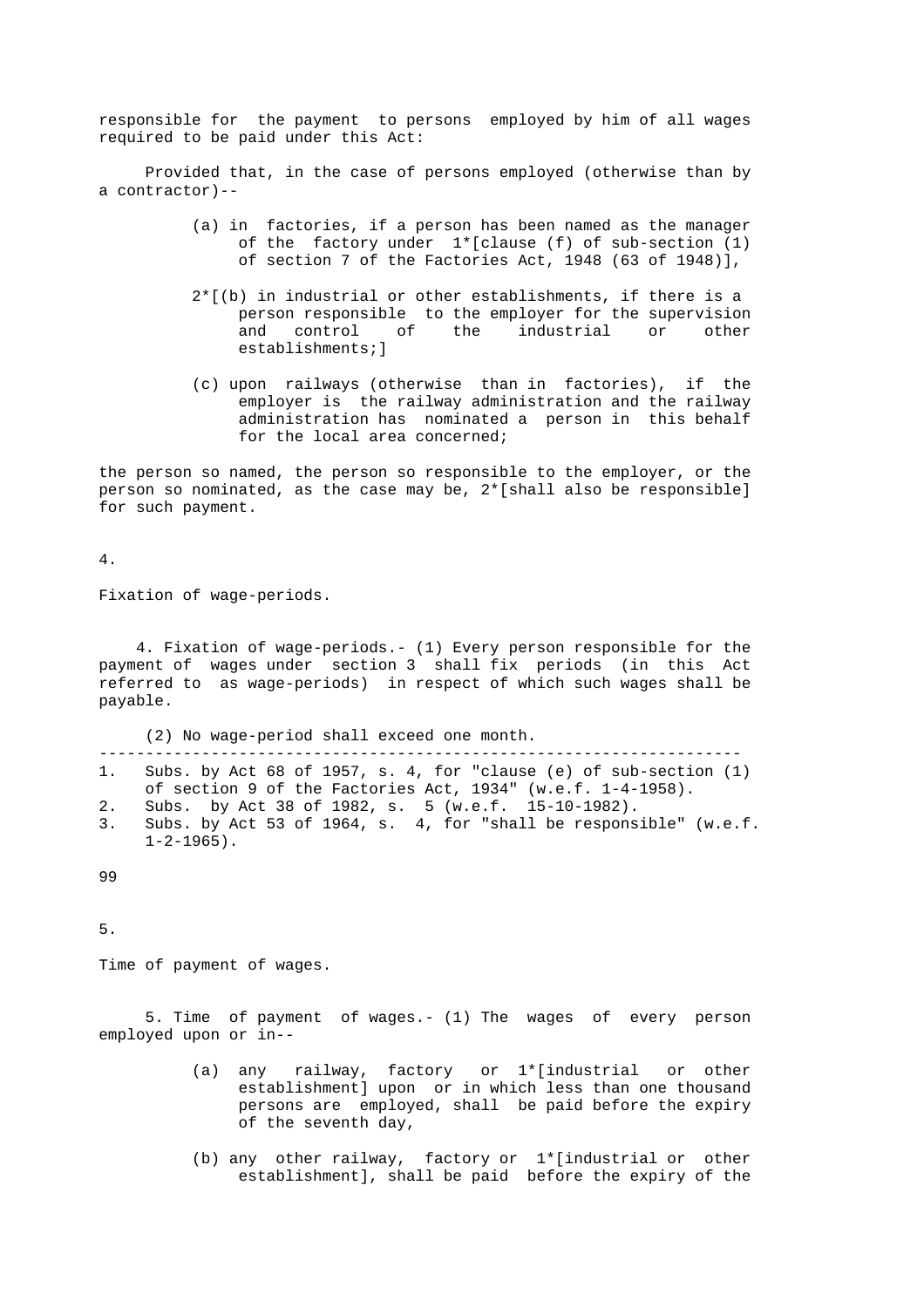#### tenth day,

 after the last day of the wage-period in respect of which the wages are payable:

 2\*[Provided that in the case of persons employed on a dock, wharf or jetty or in a mine, the balance of wages found due on completion of the final tonnage account of the ship or wagons loaded or unloaded, as the case may be, shall be paid before the expiry of the seventh day from the day of such completion.]

 (2) Where the employment of any person is terminated by or on behalf of the employer, the wages earned by him shall be paid before the expiry of the second working day from the day on which his employment is terminated:

 2\*[Provided that where the employment of any person in an establishment is terminated due to the closure of the establishment for any reason other than a weekly or other recognised holiday, the wages earned by him shall be paid before the expiry of the second day from the day on which his employment is so terminated.]

 (3) The State Government may, by general or special order, exempt, to such extent and subject to such conditions as may be specified in the order, the person responsible for the payment of wages to persons employed upon any railway (otherwise than in a factory) 3\*[or to persons employed as daily-rated workers in the Public Works Department of the Central Government or the State Government] from the operation of this section in respect of the wages of any such persons or class of such persons:

 3\*[Provided that in the case of persons employed as daily-rated workers as aforesaid, no such order shall be made except in consultation with the Central Government.]

 (4) 4\*[Save as otherwise provided in sub-section (2), all payments] of wages shall be made on a working day.

6.

Wages to be paid in current coin or currency notes.

 6. Wages to be paid in current coin or currency notes.- All wages shall be paid in current coin or currency notes or in both:

 5\*[Provided that the employer may, after obtaining the written authorisation of the employed person, pay him the wages either by cheque or by crediting the wages in his bank account.]

|  |  | 1. Subs. by Act 38 of 1982, s. 6 (w.e.f. 15-10-1982). |  |
|--|--|-------------------------------------------------------|--|
|  |  | 2. Added by Act 53 of 1964, s. 5 (w.e.f. 1-2-1965).   |  |
|  |  | 3. Ins. by s. 5, ibid. (w.e.f. $1-2-1965$ ).          |  |
|  |  |                                                       |  |

 4. Subs. by s. 5, ibid., for "All payments" (w.e.f. 1-2-1965). 5. Ins. by Act 29 of 1976, s. 3 (w.e.f. 12-11-1975).

100

7.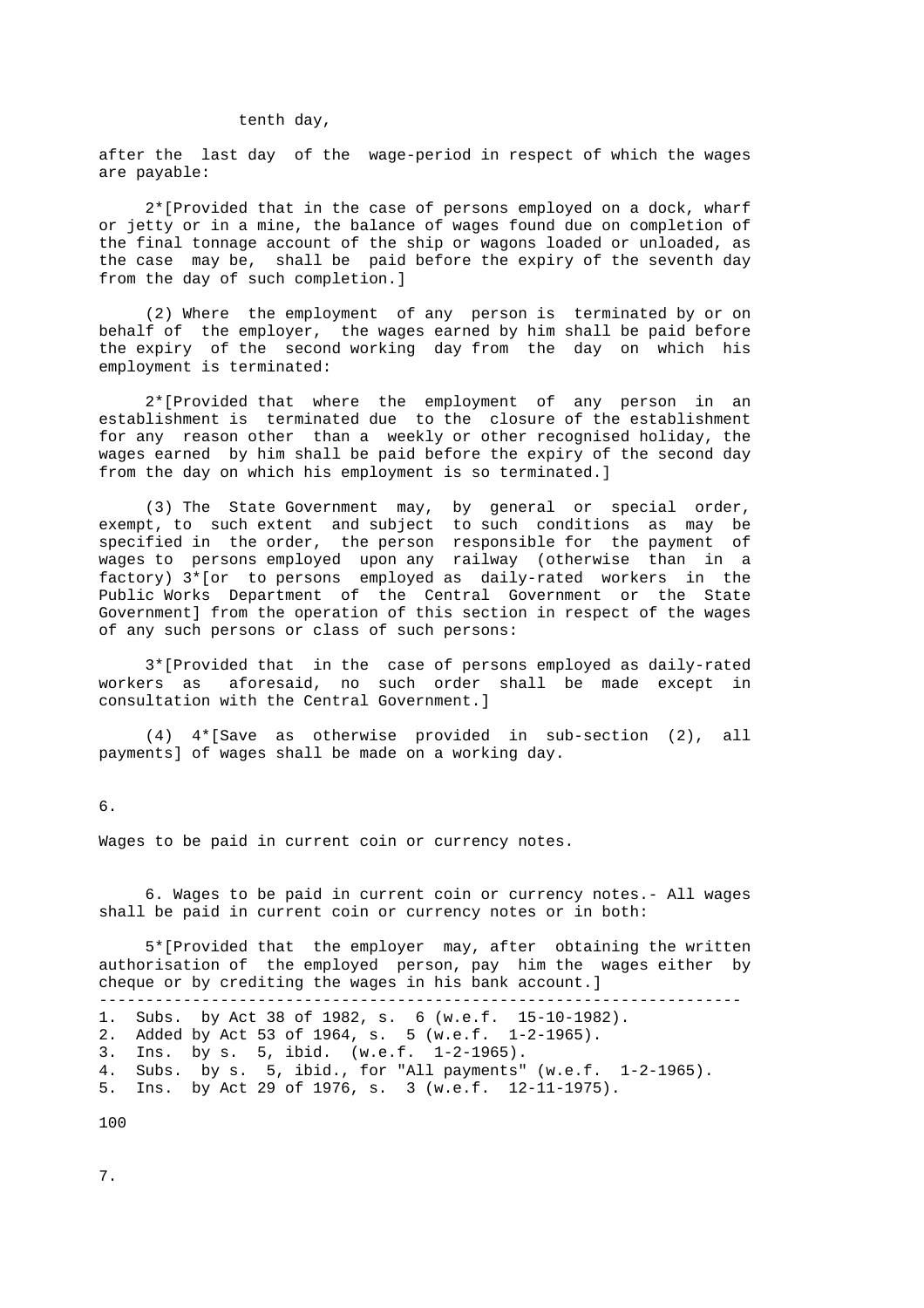Deductions which may be made from wages.

 7. Deductions which may be made from wages.-(1) Notwithstanding the provisions of sub-section (2) of section 47 of the Indian Railways Act, 1890 (9 of 1890), the wages of an employed person shall be paid to him without deductions of any kind except those authorised by or under this Act.

 1\*[Explanation I].--Every payment made by the employed person to the employer or his agent shall, for the purposes of this Act, be deemed to be a deduction from wages.

 2\*[Explanation II].--Any loss of wages resulting from the imposition, for good and sufficient cause, upon a person employed of any of the following penalties, namely:--

- (i) the withholding of increment or promotion (including the stoppage of increment at an efficiency bar);
- (ii) the reduction to a lower post or time scale or to a lower stage in a time scale; or
- (iii) suspension;

 shall not be deemed to be a deduction from wages in any case where the rules framed by the employer for the imposition of any such penalty are in conformity with the requirements, if any, which may be specified in this behalf by the State Government by notification in the Official Gazette.]

 (2) Deductions from the wages of an employed person shall be made only in accordance with the provisions of this Act, and may be of the following kinds only, namely:--

- (a) fines;
- (b) deductions for absence from duty;
- (c) deductions for damage to or loss of goods expressly entrusted to the employed person for custody, or for loss of money for which he is required to account, where such damage or loss is directly attributable to his neglect or default;
- 3\*[(d) deductions for house-accommodation supplied by the employer or by Government or any housing board set up under any law for the time being in force (whether the Government or the board is the employer or not) or any other authority engaged in the business of subsidising house-accommodation which may be specified in this behalf by the State Government by notification in the Official Gazette;]

 $-$ 

 <sup>1.</sup> Explanation re-numbered as Explanation I by Act 68 of 1957, s. 5  $(w.e.f. 1-4-1958)$ .

 <sup>2.</sup> Ins. by s. 5, ibid. (w.e.f. 1-4-1958).

 <sup>3.</sup> Subs. by s. 5, ibid., for cl. (d) (w.e.f. 1-4-1958).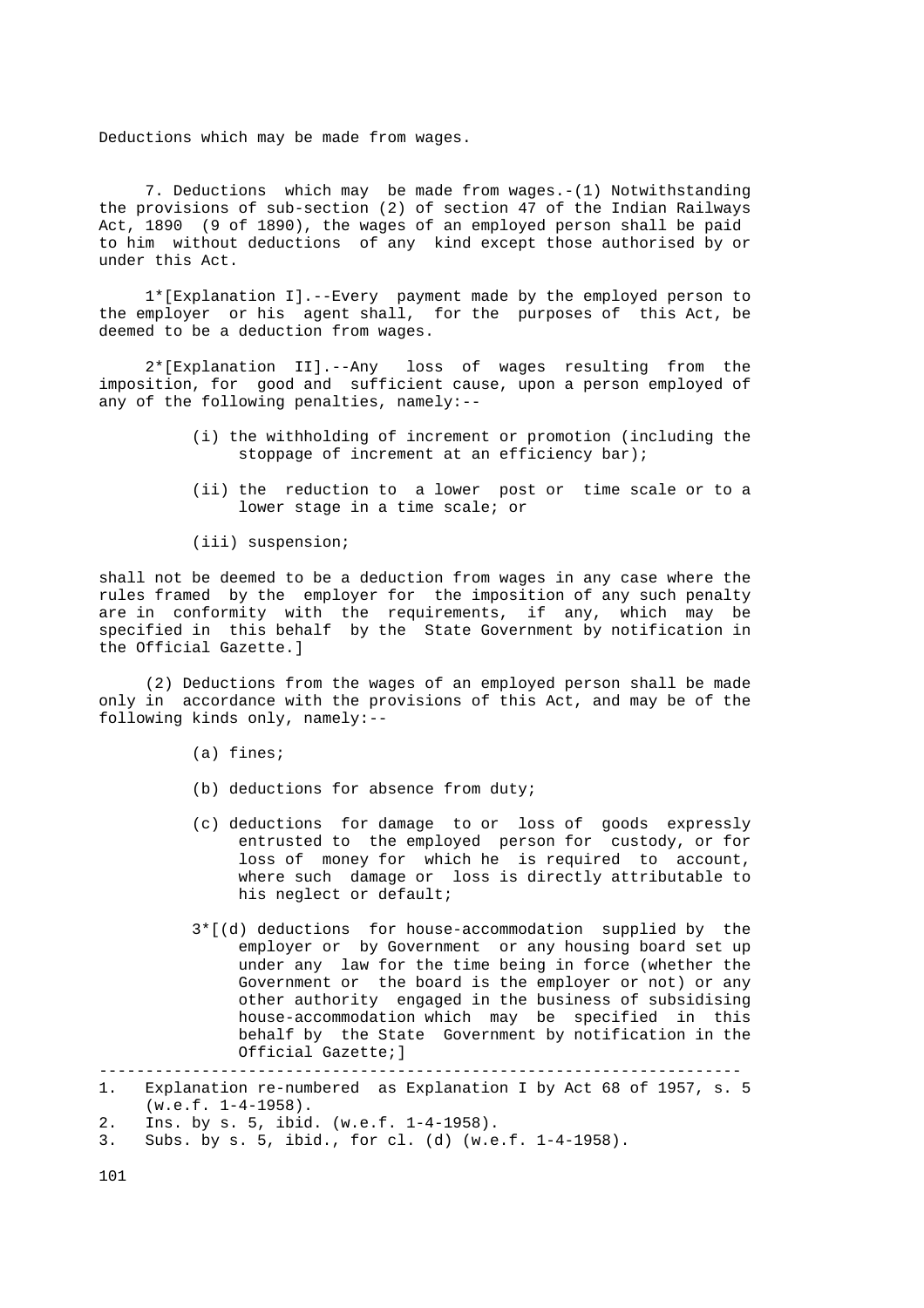- (e) deductions for such amenities and services supplied by the employer as the 1\*\*\* State Government 2\*[or any officer specified by it in this behalf] may, by general or special order, authorise.
- Explanation.--The word "services" in 3\*[this clause] does not include the supply of tools and raw materials required for the purposes of employment;
	- 4\*[(f) deductions for recovery of advances of whatever nature (including advances for travelling allowance or conveyance allowance), and the interest due in respect thereof, or for adjustment of over-payments of wages;
	- (ff) deductions for recovery of loans made from any fund constituted for the welfare of labour in accordance with the rules approved by the State Government, and the interest due in respect thereof;
	- (fff) deductions for recovery of loans granted for house building or other purposes approved by the State Government, and the interest due in respect thereof; ]
	- (g) deductions of income-tax payable by the employed person;
	- (h) deductions required to be made by order of a Court or other authority competent to make such order;
	- (i) deductions for subscriptions to, and for repayment of advances from any provident fund to which the Provident Funds Act, 1925 (19 of 1925), applies or any recognised provident fund as defined in section 58A of the Indian Income-tax Act, 1922 (11 of 1922), or any provident fund approved in this behalf by the State Government, during the continuance of such approval; 5\*\*\*
	- (j) deductions for payments to co-operative societies approved by the State Government 2\*[or any officer specified by it in this behalf] or to a scheme of insurance maintained by the Indian Post Office; 6\*[and]

- 5. The word "and" omitted by Ordinance 3 of 1940, s. 2.
- 6. Ins. by s. 2, ibid.

102

 1\*[2\*[(k) deductions, made with the written authorisation of the person employed for payment of any premium on his life insurance policy to the Life Insurance Corporation of India established under the Life Insurance Corporation Act, 1956 (31 of 1956), or for the purchase of securities of the Government of India or of any State Government or for being

 <sup>---------------------------------------------------------------------</sup>  1. The words "Governor-General in Council or" omitted by the A. O. 1937.

 <sup>2.</sup> Ins. by Act 53 of 1964, s. 6 (w.e.f. 1-2-1965).

 <sup>3.</sup> Subs. by Act 56 of 1974, s. 3 and Second Schedule, for "this sub clause".

 <sup>4.</sup> Subs. by Act 53 of 1964, s. 6, for cl. (f) (w.e.f. 1-2-1965).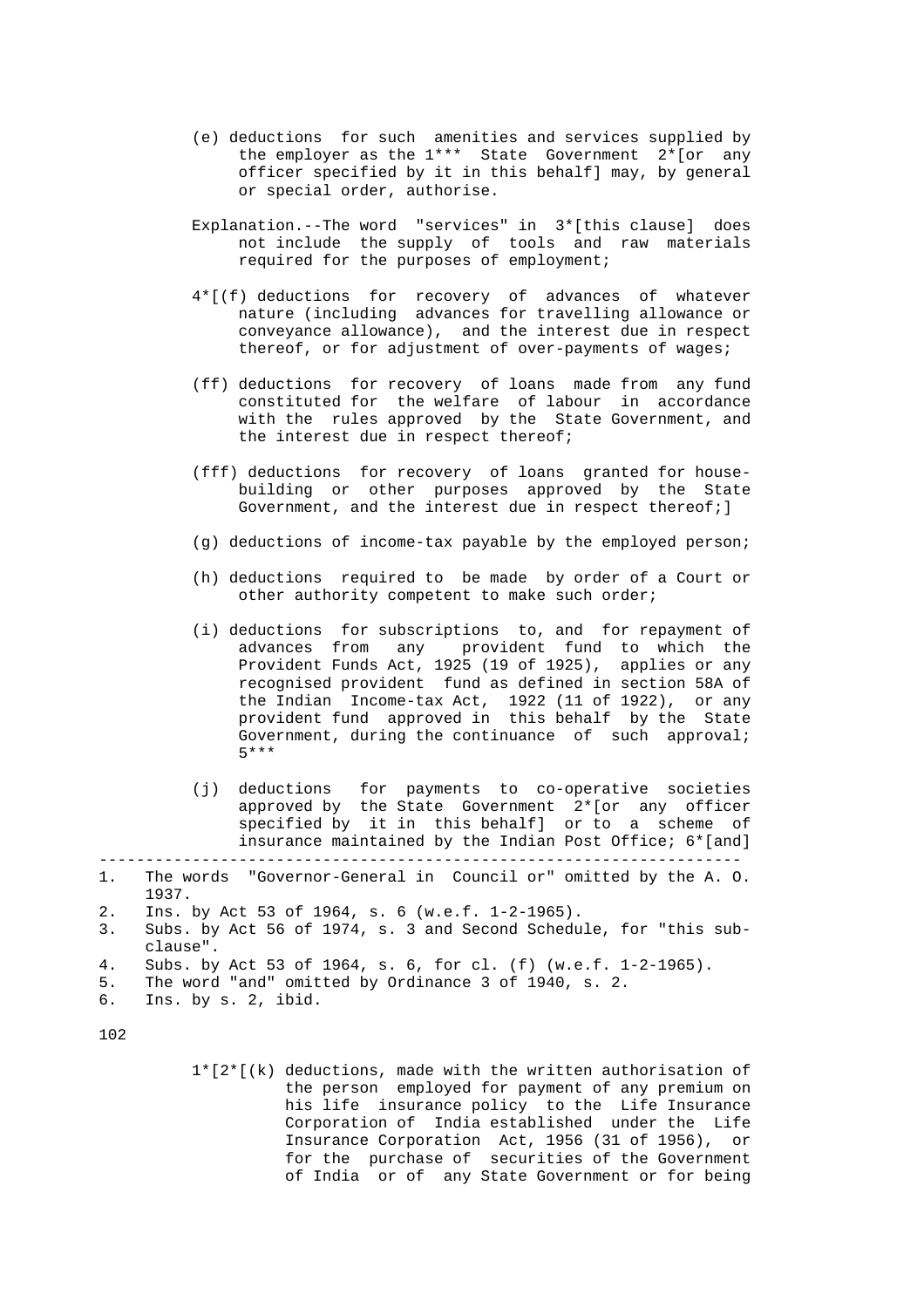deposited in any Post Office Savings Bank in furtherance of any savings scheme of any such Government.]]

 3\*[(kk) deductions made, with the written authorisation of the employed person, for the payment of his contribution to any fund constituted by the employer or a trade union registered under the Trade Unions Act, 1926 for the welfare of the employed persons or the members of their families, or both, and approved by the State Government or any officer specified by it in this behalf, during the continuance of such approval;

 (kkk) deductions made, with the written authorisation of the employed person, for payment of the fees payable by him for the membership of any trade union registered under the Trade Unions Act, 1926;]

- 4\*[(l) deductions for payment of insurance premia on Fidelity Guarantee Bonds;
- (m) deductions for recovery of losses sustained by a railway administration on account of acceptance by the employed person of counterfeit or base coins or mutilated or forged currency notes;
- (n) deductions for recovery of losses sustained by a railway administration on account of the failure of the employed person to invoice, to bill, to collect or to account for the appropriate charges due to that administration; whether in respect of fares, freight, demurrage, wharfage and cranage or in respect of sale of food in catering establishments or in respect of sale of commodities in grain shops or otherwise;
- (o) deductions for recovery of losses sustained by a railway administration on account of any rebates or refunds incorrectly granted by the employed person where such loss is directly attributable to his neglect or default;]
- 5\*[(p) deductions, made with the written authorisation of the employed person, for contribution to the Prime Minister's National Relief Fund or to such other Fund as the Central Government may, by notification in the Official Gazette, specify;]
- 6\*[(q) deductions for contributions to any insurance scheme framed by the Central Government for the benefit of its employees.]

 4\*[(3) Notwithstanding anything contained in this Act, the total amount of deductions which may be made under sub-section (2) in any wage period from the wages of any employed person shall not exceed--

> (i) in cases where such deductions are wholly or partly made for payments to co-operative societies under clause (j) of sub-section (2), seventy-five per cent. of such wages, and

---------------------------------------------------------------------

1. Ins. by Ordinance 3 of 1940, s. 2.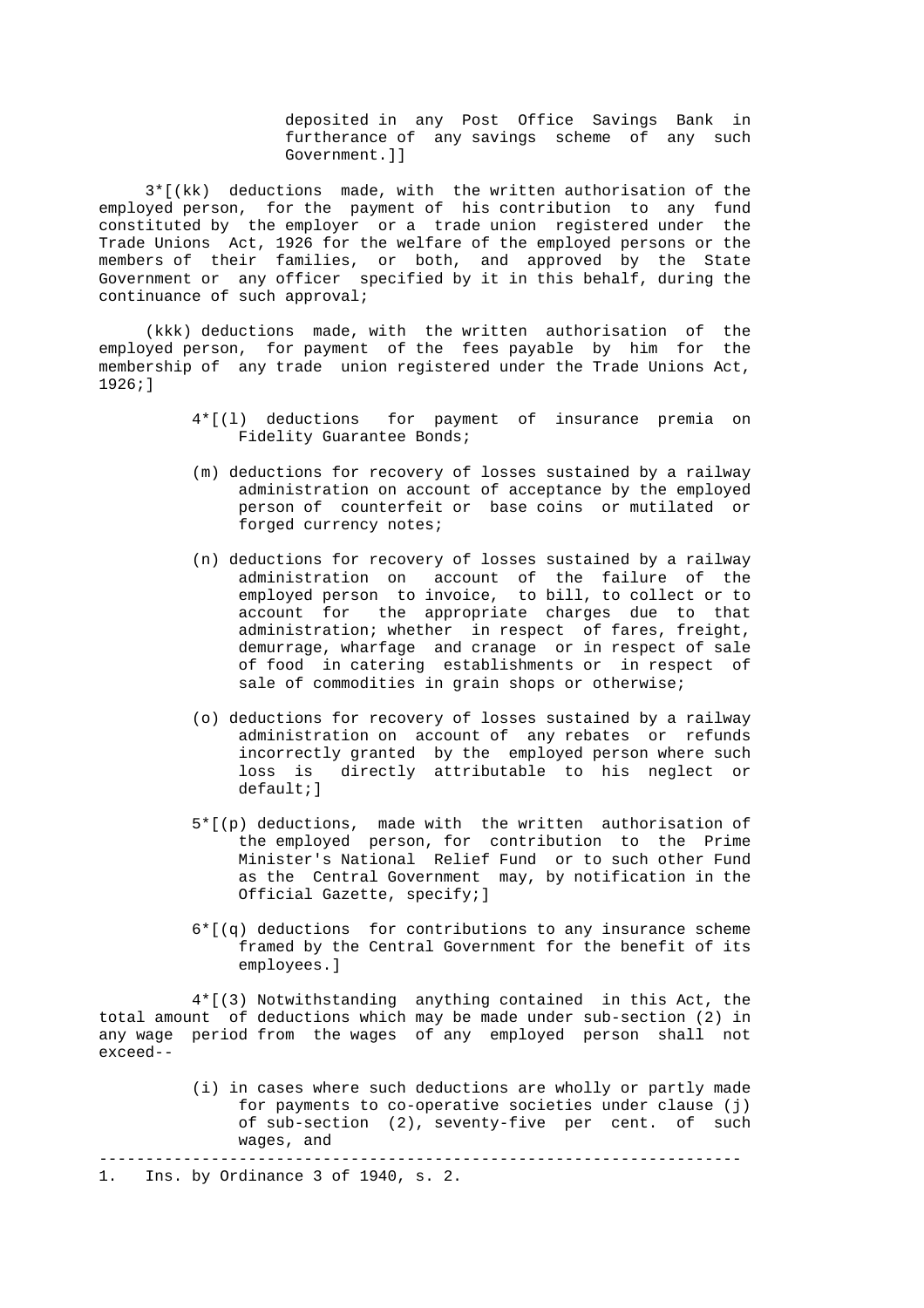```
 2. Subs. by Act 68 of 1957, s. 5, for cl. (k) (w.e.f. 1-4-1958). 
3. Ins. by Act 38 of 1982, s. 7 (w.e.f. 15-10-1982). 
4. Ins. by Act 53 of 1964, s. 6 (w.e.f. 1-2-1965). 
5. Ins. by Act 29 of 1976, s. 4 (w.e.f. 12-11-1975). 
6. Added by Act 19 of 1977, s. 2.
```
103

#### (ii) in any other case, fifty per cent. of such wages:

 Provided that where the total deductions authorised under sub section (2) exceed seventy-five per cent, or, as the case may be, fifty per cent. of the wages, the excess may be recovered in such manner as may be prescribed.

 (4) Nothing contained in this section shall be construed as precluding the employer from recovering from the wages of the employed person or otherwise any amount payable by such person under any law for the time being in force other than the Indian Railways Act, (9 of 1890).]

## 8.

Fines.

 8. Fines. (1) No fine shall be imposed on any employed person save in respect of such acts and omissions on his part as the employer, with the previous approval of the State Government or of the prescribed authority, may have specified by notice under sub-section (2).

 (2) A notice specifying such acts and omissions shall be exhibited in the prescribed manner on the premises in which the employment is carried on or in the case of person employed upon a railway (otherwise than in a factory), at the prescribed place or places.

 (3) No fine shall be imposed on any employed person until he has been given an opportunity of showing cause against the fine, or otherwise than in accordance with such procedure as may be prescribed for the imposition of fines.

 (4) The total amount of fine which may be imposed in any one wage-period on any employed person shall not exceed an amount equal to 1\*[three per cent.] of the wages payable to him in respect of that wage-period.

 (5) No fine shall be imposed on any employed person who is under the age of fifteen years.

 (6) No fine imposed on any employed person shall be recovered from him by instalments or after the expiry of sixty days from the day on which it was imposed.

 (7) Every fine shall be deemed to have been imposed on the day of the act or omission in respect of which it was imposed.

 (8) All fines and all realisations thereof shall be recorded in a register to be kept by the person responsible for the payment of wages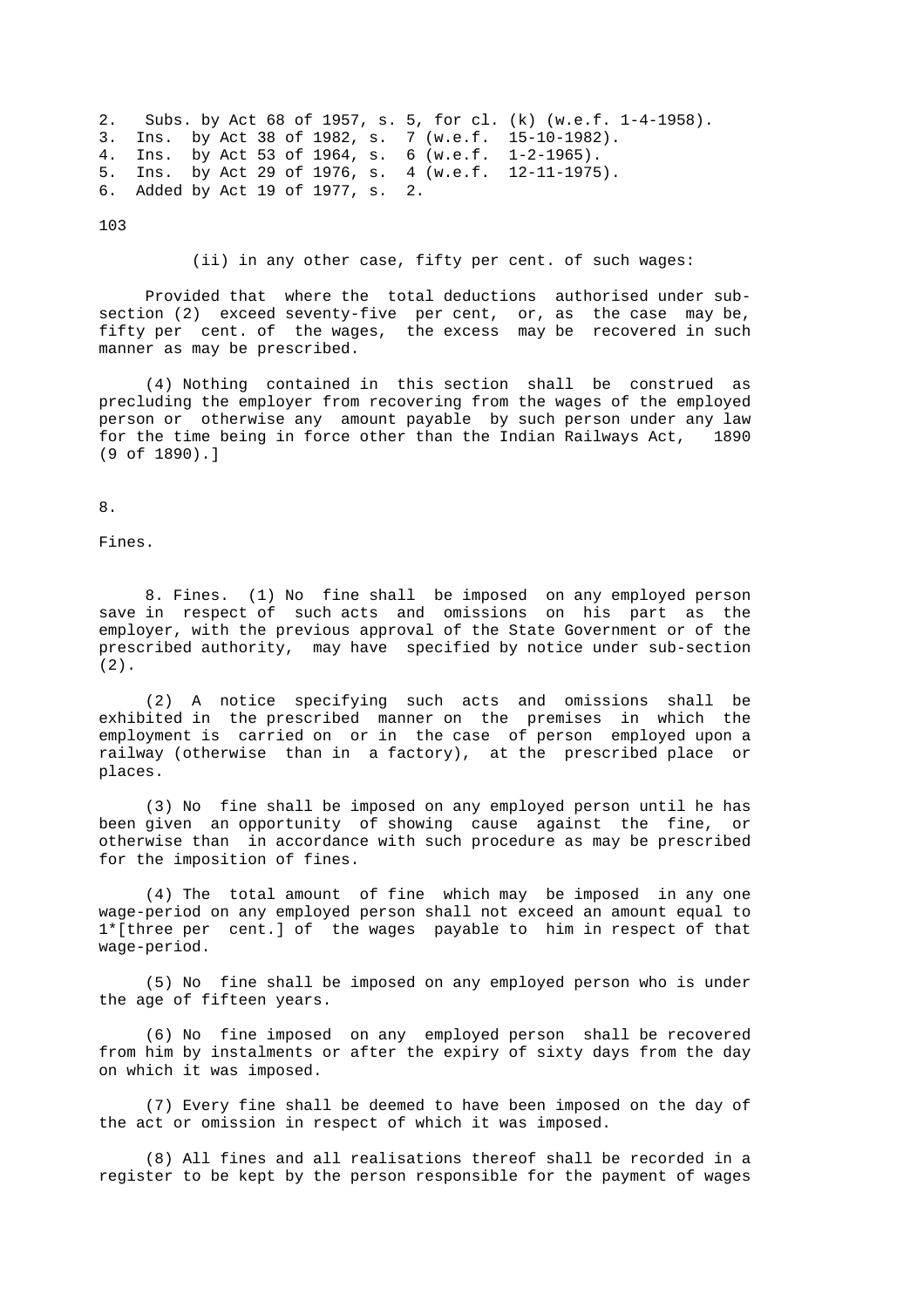under section 3 in such form as may be prescribed; and all such realisations shall be applied only to such purposes beneficial to the persons employed in the factory or establishment as are approved by the prescribed authority.

 Explanation.--When the persons employed upon or in any railway, factory or 1\*[industrial or other establishement] are part only of a staff employed --------------------------------------------------------------------- 1. Subs. by Act 38 of 1982, s. 8 (w.e.f. 15-10-1982).

104-104B

 under the same management, all such realisations may be credited to a common fund maintained for the staff as a whole, provided that the fund shall be applied only to such purposes as are approved by the prescribed authority.

9.

Deductions for absence from duty.

 9. Deductions for absence from duty.-(1) Deductions may be made under clause (b) of sub-section (2) of section 7 only on account of the absence of an employed person from the place or places where, by the terms of his employment, he is required to work, such absence being for the whole or any part of the period during which he is so required to work.

 (2) The amount of such deduction shall in no case bear to the wages payable to the employed person in respect of the wage-period for which the deduction is made a larger proportion than the period for which he was absent bears to the total period, within such wage period, during which by the terms of his employment, he was required to work:

 Provided that, subject to any rules made in this behalf by the State Government, if ten or more employed persons acting in concert absent themselves without due notice (that is to say without giving the notice which is required under the terms of their contracts of employment) and without reasonable cause, such deduction from any such person may include such amount not exceeding his wages for eight days as may be any such terms be due to the employer in lieu of due notice.

 1\*[Explanation.--For the purposes of this section, an employed person shall be deemed to be absent from the place where he is required to work if, although present in such place, he refuses, in pursuance of a stay-in strike or for any other cause which is not reasonable in the circumstances, to carry out his work.]

10.

Deductions for damage or loss.

 10. Deductions for damage or loss.- 2\*[(1) A deduction under clause (c) or clause (o) of sub-section (2) of section 7 shall not exceed the amount of the damage or loss caused to the employer by the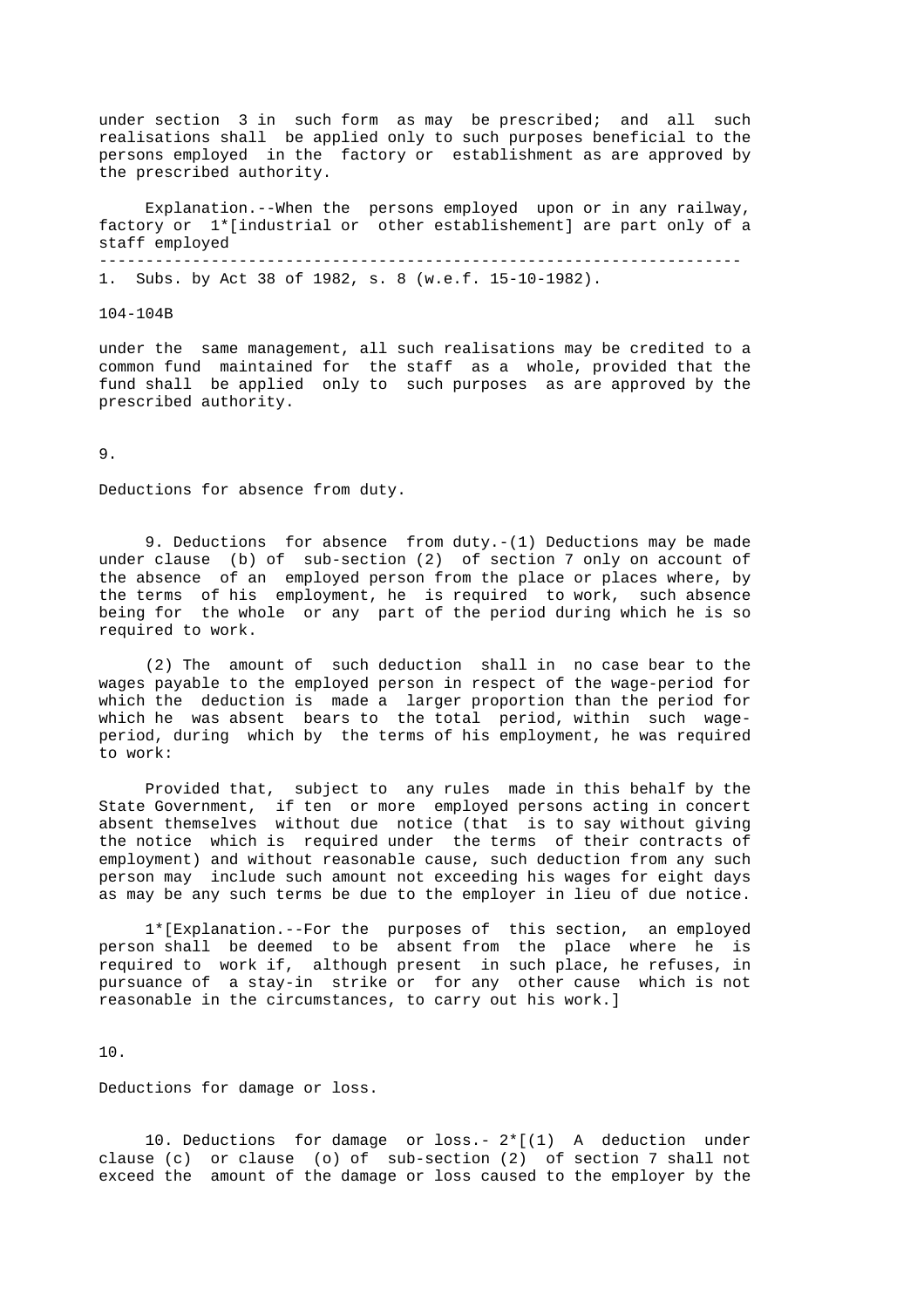neglect or default of the employed person.

 (1A) A deduction shall not be made under clause (c) or clause (m) or clause (n) or clause (o) of sub-section (2) of section 7 until the employed person has been given an opportunity of showing cause against the deduction, or otherwise than in accordance with such procedure as may be prescribed for the making of such deductions.]

- 1. Added by Act 22 of 1937, s. 2.
- 2. Subs. by Act 53 of 1964, s. 7, for sub-section (1) (w.e.f. 1-2- 1965).

---------------------------------------------------------------------

105

 (2) All such deductions and all realisations thereof shall be recorded in a register to be kept by the person responsible for the payment of wages under section 3 in such form as may be prescribed.

11.

Deductions for services rendered.

 11. Deductions for services rendered.- A deduction under clause (d) or clause (e) of sub-section (2) of section 7 shall not be made from the wages of an employed person, unless the house-accommodation amenity or service has been accepted by him, as a term of employment or otherwise, and such deduction shall not exceed an amount equivalent to the value of the house-accommodation amenity or service supplied and, in the case of a deduction under the said clause (e), shall be subject to such conditions as 1\*\*\* the State Government may impose.

12.

Deductions for recovery of advances.

 12. Deductions for recovery of advances.- Deductions under clause (f) of sub-section (2) of section 7 shall be subject to the following conditions, namely:--

- (a) recovery of an advance of money given before employment began shall be made from the first payment of wages in respect of a complete wage-period, but no recovery shall be made of such advances given for travelling expenses;
- 2\*[(aa) recovery of an advance of money given after employment began shall be subject to such conditions as the State Government may impose;]
- (b) recovery of advances of wages not already earned shall be subject to any rules made by the State Government regulating the extent to which such advances may be given and the instalments by which they may be recovered.

12A.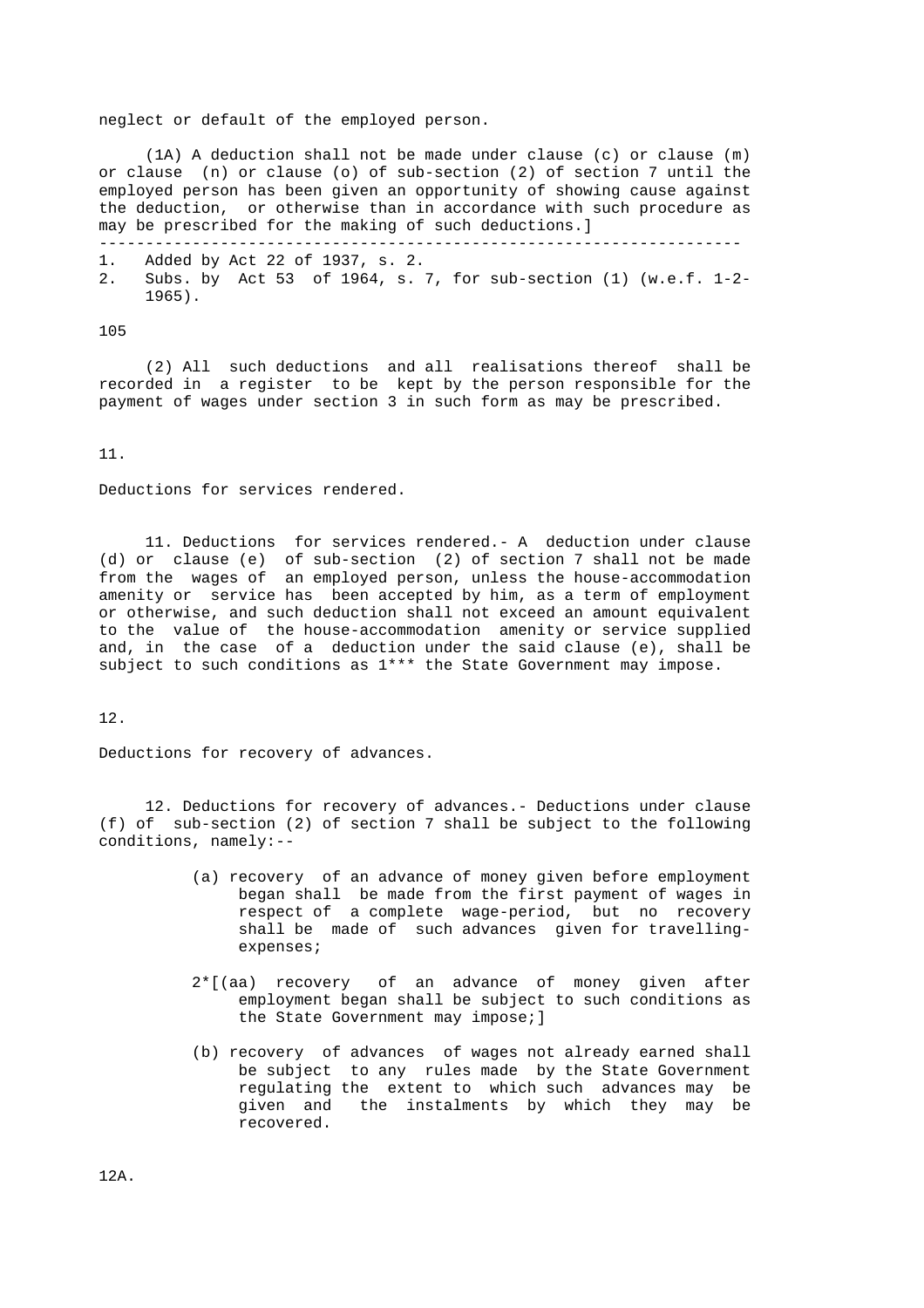Deductions for recovery of loans.

 3\*[12A. Deductions for recovery of loans.- Deductions for recovery of loans granted under clause (fff) of sub-section (2) of section 7 shall be subject to any rules made by the State Government regulating the extent to which such loans may be granted and the rate of interest payable thereon.]

13.

Deductions for payments to co-operative societies and insuranceschemes.

 13. Deductions for payments to co-operative societies and insurance schemes.- Deductions under clause (j) 4\*[and clause (k)] of sub-section (2) of section 7 shall be subject to such conditions as the State Government may impose.

13A.

Maintenance of registers and records.

 5\*[13A. Maintenance of registers and records.-(1) Every employer shall maintain such registers and records giving such particulars of persons employed by him, the work ---------------------------------------------------------------------

 1. The words "the Governor-General in Council or" omitted by the A. O. 1937. 2. Ins. by Act 53 of 1964, s. 8 (w.e.f. 1-2-1965). 3. Ins. by s. 9, ibid. (w.e.f. 1-2-1965). 4. Ins. by Ordinance 3 of 1940, s. 3. 5. Ins. by Act 53 of 1964, s. 10 (w.e.f. 1-2-1965).

106

 performed by them, the wages paid to them, the deductions made from their wages, the receipts given by them and such other particulars and in such form as may be prescribed.

 (2) Every register and record required to be maintained under this section shall, for the purposes of this Act, be preserved for a period of three years after the date of the last entry made therein.]

14.

Inspectors.

 14. Inspectors.- (1) An Inspector of Factories appointed under 1\*[sub-section (1) of section 8 of the Factories Act, 1948 (63 of 1948)], shall be an Inspector for the purposes of this Act in respect of all factories within the local limits assigned to him.

 (2) The State Government may appoint Inspectors for the purposes of this Act in respect of all persons employed upon a railway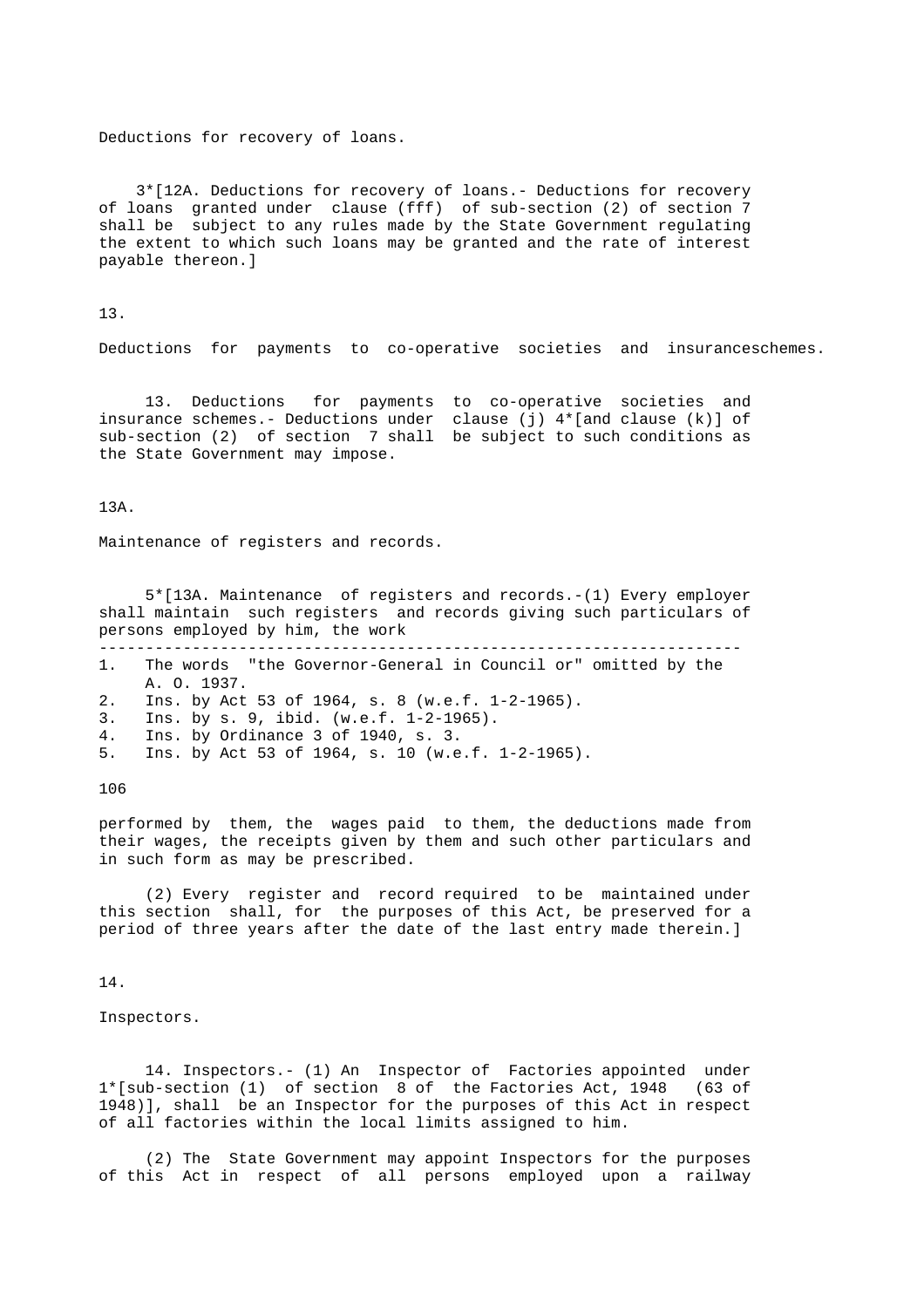(otherwise than in a factory) to whom this Act applies.

 (3) The State Government may, by notification in the Official Gazette, appoint such other persons as it thinks fit to be Inspectors for the purposes of this Act, and may define the local limits within which and the class of factories and 2\*[industrial or other establishments] in respect of which they shall exercise their functions.

 $3*[4]$  An Inspector may, --

 (a) make such examination and inquiry as he thinks fit in order to ascertain whether the provisions of this Act or rules made thereunder are being observed;

- (b) with such assistance, if any, as he thinks fit, enter, inspect and search any premises of any railway, factory or 2\*[industrial or other establishment] at any reasonable time for the purpose of carrying out the objects of this Act;
	- (c) supervise the payment of wages to persons employed upon any railway or in any factory or 2\*[industrial or other establishment];
	- (d) require by a written order the production at such place, as may be prescribed, of any register or record maintained in pursuance of this Act and take on the spot or otherwise statements of any persons which he may consider necessary for carrying out the purposes of this Act;
	- (e) seize or take copies of such registers or documents or portions thereof as he may consider relevant in respect of an offence under this Act which he has reason to believe has been committed by an employer;

(f) exercise such other powers as may be prescribed:

- --------------------------------------------------------------------- 1. Subs. by Act 68 of 1957, s. 6, for "sub-section (1) of section 10 of the Factories Act, 1934" (w.e.f. 1-4-1958).
- 2. Subs. by Act 38 of 1982, s. 9 (w.e.f. 15-10-1982).
- 3. Subs. by Act 53 of 1964, s. 11, for sub-section (4) (w.e.f. 1-2- 1965).

107

 Provided that no person shall be compelled under this sub-section to answer any question or make any statement tending to incriminate himself.

 (4A) The provisions of the 1\*[code of Criminal Procedure, 1973 (2 of 1974)] shall, so far as may be, apply to any search or seizure under this sub-section as the apply to any search or seizure made under the authority of a warrant issued under 1\*[section 94] of the said Code.]

 (5) Every Inspector shall be deemed to be a public servant within the meaning of the Indian Penal Code (45 of 1860).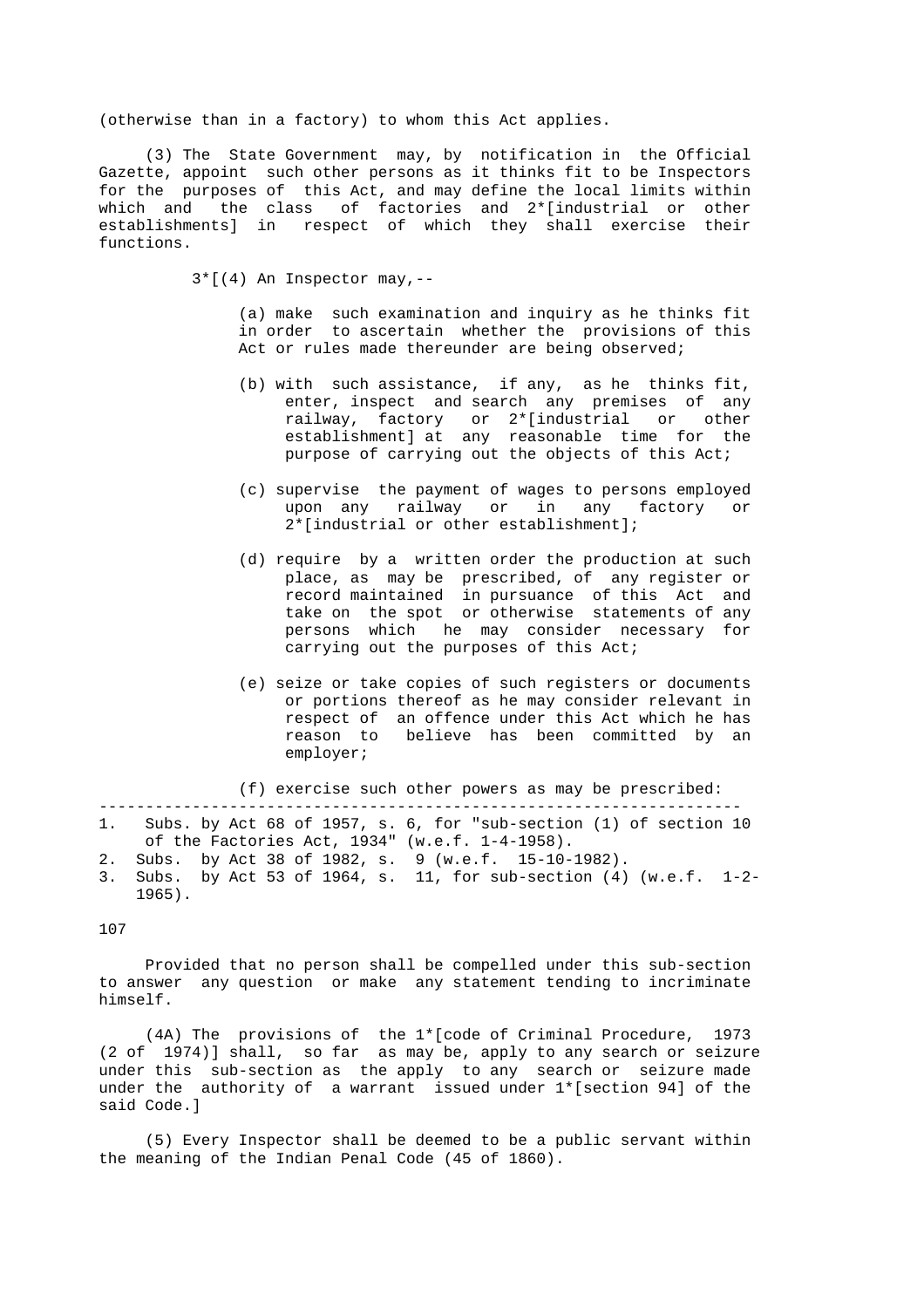14A.

Facilities to be afforded to Inspectors.

 2\*[14A. Facilities to be afforded to Inspectors.- Every employer shall afford an Inspector all reasonable facilities for making any entry, inspection, supervision, examination or inquiry under this Act.]

# 15.

 Claims arising out of deductions from wages or delay in payment ofwages and penalty for malicious or vexatious claims.

 15. Claims arising out of deductions from wages or delay in payment of wages and penalty for malicious or vexatious claims.- (1) The State Government may, by notification in the Official Gazette, appoint 3\*[a presiding officer of any Labour Court or Industrial Tribunal, constituted under the Industrial Disputes Act, 1947 (14 of 1947) or under any corresponding law relating to the investigation and settlement of industrial disputes in force in the State or] any Commissioner for Workmen's Compensation or other officer with experience as a Judge of a Civil Court or as a stipendiary Magistrate to be the authority to hear and decide for any specified area all claims arising out of deductions from the wages, or delay in payment of the wages, 4\*[of persons employed or paid in that area, including all matters incidental to such claims:

 Provided that where the State Government considers it necessary so to do, it may appoint more than one authority for any specified area and may, by general or special order, provide for the distribution or allocation of work to be performed by them under this Act].

 (2) Where contrary to the provisions of this Act any deduction has been made from the wages of an employed person, or any payment of wages has been delayed, such person himself, or any legal practitioner or any official of a registered trade union authorised in writing to act on his behalf, or any Inspector under this Act, or any other person acting with the permission of the authority appointed under sub-section (1), may apply to such authority for a direction under sub-section (3):

```
 --------------------------------------------------------------------- 
1. Subs. by Act 38 of 1982, s. 9 (w.e.f. 15-10-1982). 
2. Ins. by Act 53 of 1964, s. 12 (w.e.f. 1-2-1965). 
3. Ins. by s. 13, ibid. (w.e.f. 1-2-1965). 
4. Subs. by s. 13, ibid., for "of persons employed or paid in that 
area" (w.e.f. 1-2-1965).
```
### 108

 Provided that every such application shall be presented within 1\*[twelve months] from the date on which the deduction from the wages was made or from the date on which the payment of the wages was due to be made, as the case may be:

Provided further that any application may be admitted after the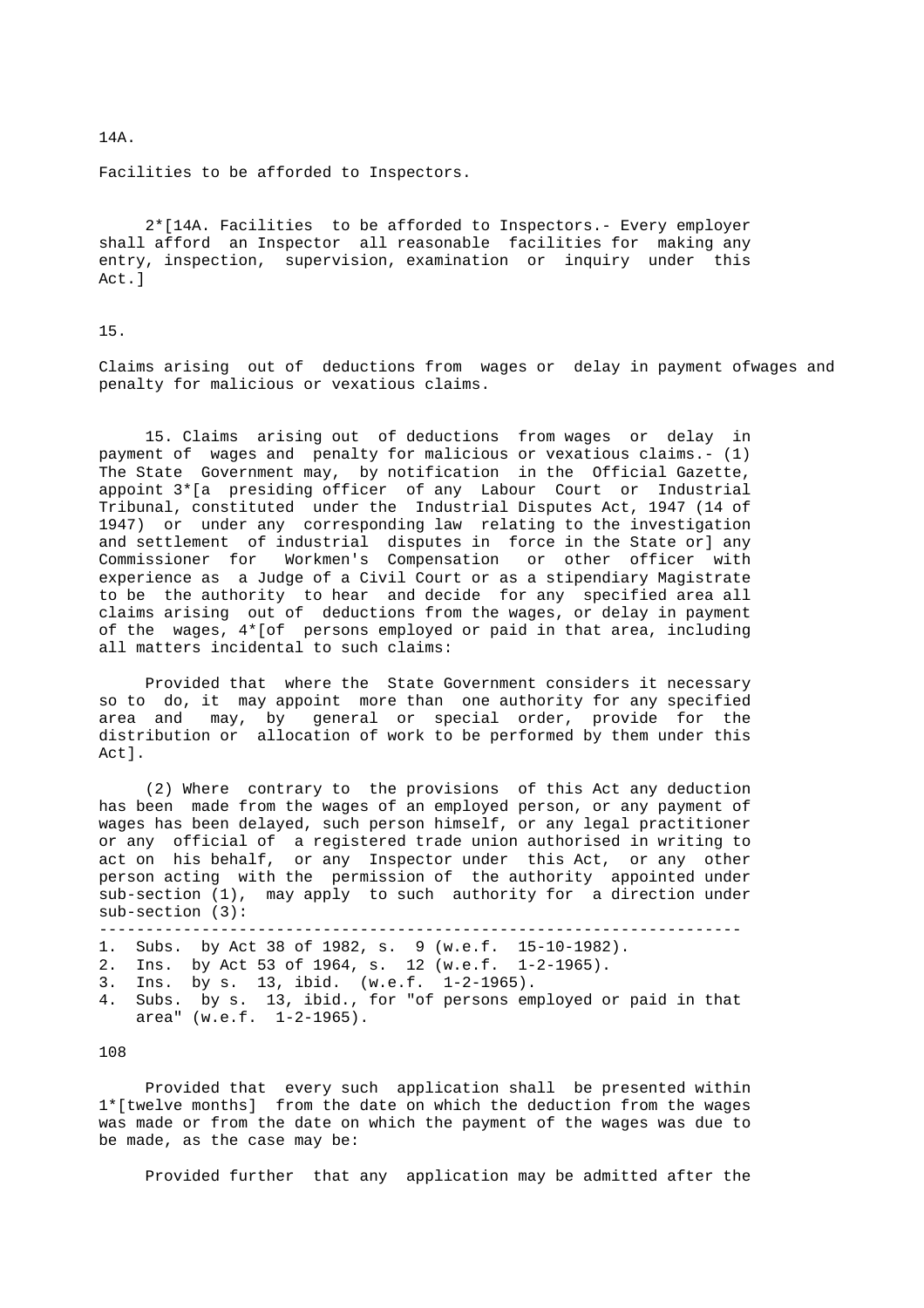said period of 1\*[twelve months] when the applicant satisfies the authority that he had sufficient cause for not making the application within such period.

 (3) When any application under sub-section (2) is entertained, the authority shall hear the applicant and the employer or other person responsible for the payment of wages under section 3, or give -<br>them an opportunity of being heard, and, after such further inquiry (if any) as may be necessary, may, without prejudice to any other penalty to which such employer or other person is liable under this Act, direct the refund to the employed person of the amount deducted, or the payment of the delayed wages, together with the payment of such compensation as the authority may think fit, not exceeding ten times the amount deducted in the former case and 2\*[not exceeding twenty five rupees in the latter, and even if the amount deducted or the delayed wages are paid before the disposal of the application, direct the payment of such compensation, as the authority may think fit, not exceeding twenty-five rupees]:

 Provided that no direction for the payment of compensation shall be made in the case of delayed wages if the authority is satisfied that the delay was due to--

- (a) a bona fide error or bona fide dispute as to the amount payable to the employed person, or
- (b) the occurrence of an emergency, or the existence of exceptional circumstances, such that the person responsible for the payment of the wages was unable, though exercising reasonable diligence, to make prompt payment, or
- (c) the failure of the employed person to apply for or accept payment.

 3\*[(4) If the authority hearing an application under this section is satisfied--

|       |  |  | (a) that the application was either malicious or vexatious, |  |
|-------|--|--|-------------------------------------------------------------|--|
|       |  |  | the authority may direct that a penalty not exceeding       |  |
| fifty |  |  |                                                             |  |
|       |  |  |                                                             |  |

- 1. Subs. by Act 53 of 1964, s. 13, for "six months" (w.e.f. 1-2- 1965).
- 2. Subs. by s. 13, ibid., for "not exceeding ten rupees in the latter" (w.e.f. 1-2-1965).

108A

 rupees be paid to the employer or other person responsible for the payment of wages by the person presenting the application; or

 (b) that in any case in which compensation is directed to be paid under sub-section (3), the applicant ought not to have been compelled to seek redress under this section, the authority may direct that a penalty not exceeding fifty rupees be paid to the State Government by the employer or other person responsible for the payment of wages.

 <sup>3.</sup> Subs. by s. 13, ibid., for sub-section (4) (w.e.f. 1-2-1965).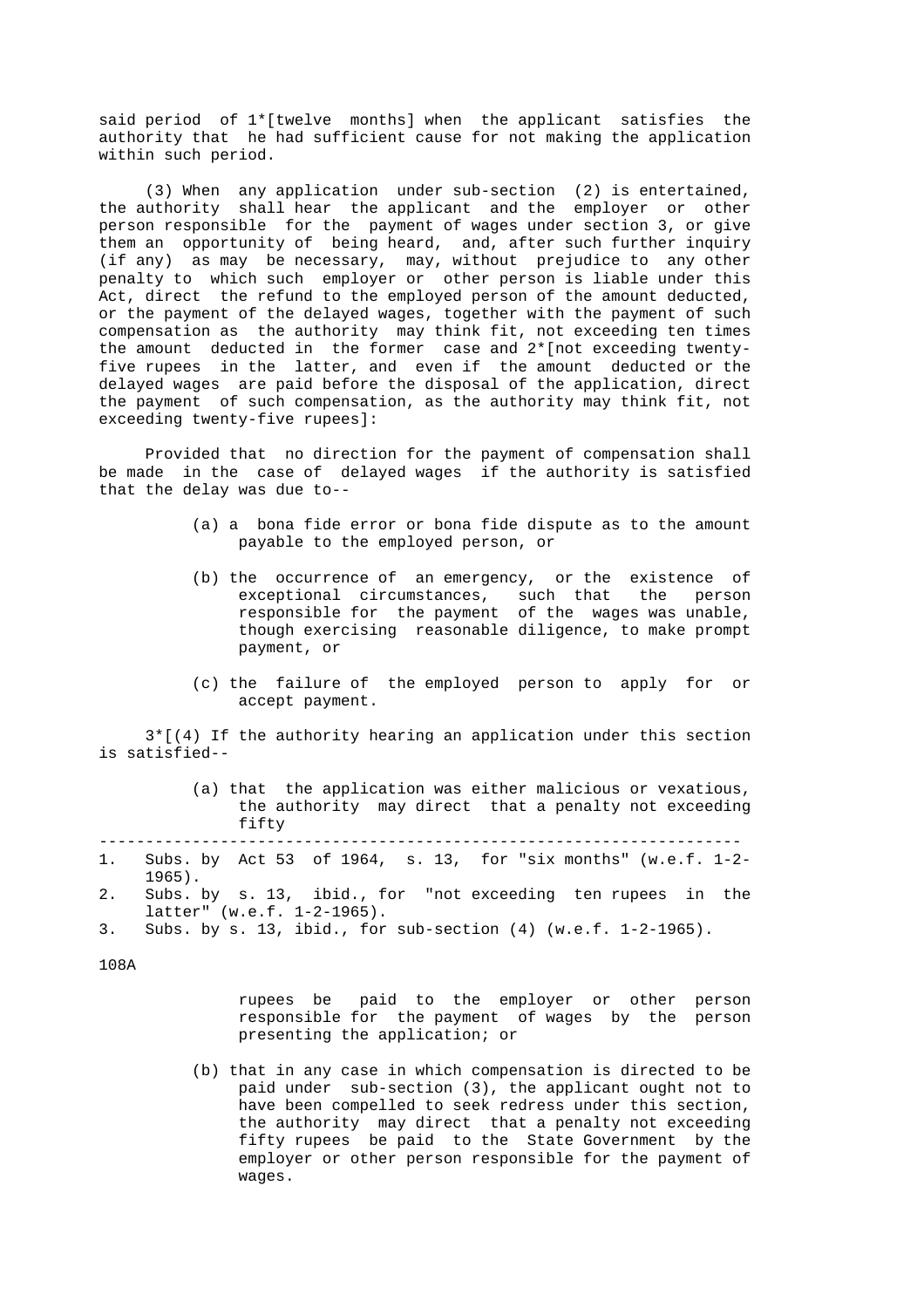(4A) Where there is any dispute as to the person or persons being the legal representative or representatives of the employer or of the employed person, the decision of the authority on such dispute shall be final.

 (4B) Any inquiry under this section shall be deemed to be a judicial proceeding within the meaning of sections 193, 219 and 228 of the Indian Penal Code (45 of 1860).]

 (5) Any amount directed to be paid under this section may be recovered--

- (a) if the authority is a Magistrate, by the authority as if it were a fine imposed by him as Magistrate, and
- (b) if the authority is not a Magistrate, by any Magistrate to whom the authority makes application in this behalf, as if it were a fine imposed by such Magistrate.

16.

Single application in respect of claims from unpaid group.

 16. Single application in respect of claims from unpaid group.- (1) Employed persons are said to belong to the same unpaid group if they are borne on the same establishment and if 1\*[deductions have been made from their wages in contravention of this Act for the same cause and during the same wage-period or periods or if] their wages for the same wage-period or periods have remained unpaid after the day fixed by section 5.

 (2) A single application may be presented under section 15 on behalf or in respect of any number of employed persons belonging to the same unpaid group, and in such case 2\*[every person on whose behalf such application is presented may be awarded maximum compensation to the extent specified in sub-section (3) of section 15].

 (3) The authority may deal with any number of separate pending applications, presented under section 15 in respect of persons belonging to the same unpaid group, as a single application presented under

---------------------------------------------------------------------

1. Ins. by Act 53 of 1964, s. 14 (w.e.f. 1-2-1965).

 2. Subs. by s. 14, ibid., for certain words, brackets and figures (w.e.f. 1-2-1965).

108B

 sub-section (2) of this section, and the provisions of that sub section shall apply accordingly.

17.

Appeal.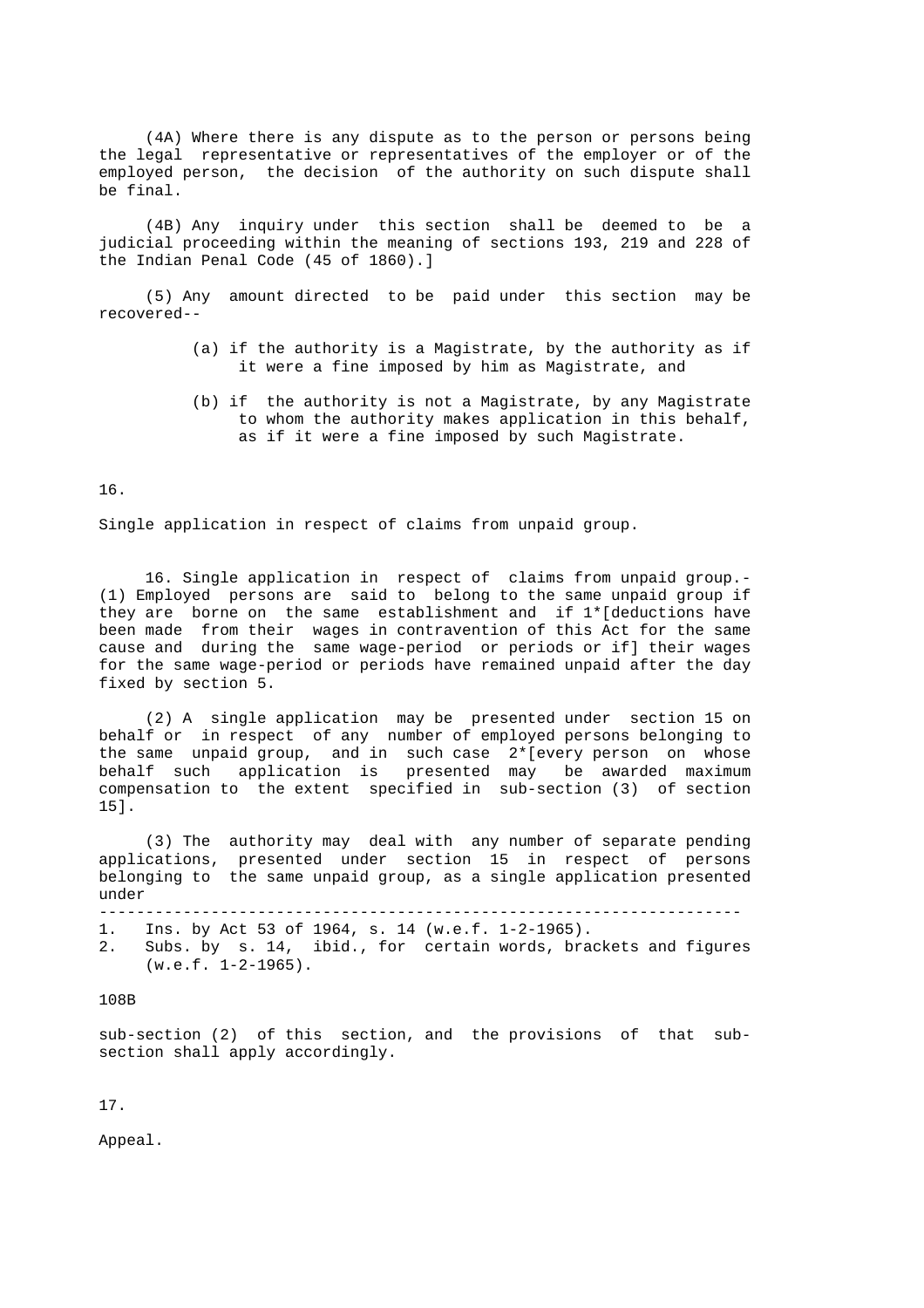17. Appeal.- (1) 1\*[An appeal against an order dismissing either wholly or in part an application made under sub-section (2) of section 15, or against a direction made under sub-section (3) or sub-section (4) of that section] may be preferred, within thirty days of the date on which 2\*[the order or direction] was made, in a Presidency-town 3\*\*\* before the Court of Small Causes and elsewhere before the District Court--

- (a) by the employer or other person responsible for the payment of wages under section 3, if the total sum directed to be paid by way of wages and compensation exceeds three hundred rupees 4\*[or such direction has the effect of imposing on the employer or the other person a financial liability exceeding one thousand rupees], or
- 5\*[(b) by an employed person on any legal practitioner or any official of a registered trade union authorised in writing to act on his behalf or any Inspector under this Act, or any other person permitted by the authority to make an application under sub-section (2) of section 15, if the total amount of wages claimed to have been withheld from the employed person exceeds twenty rupees or from the unpaid group to which the employed person belongs or belonged exceeds fifty rupees, or]
- (c) by any person directed to pay a penalty under 6\*[sub section (4)] of section 15.

 4\*[(1A) No appeal under clause (a) of sub-section (1) shall lie unless the memorandum of appeal is accompanied by a certificate by the authority to the effect that the appellant has deposited the amount payable under the direction appealed against.]

 7\*[(2) Save as provided in sub-section (1), any order dismissing either wholly or in part an application made under sub-section (2) of section 15, or a direction made under sub-section (3) or sub-section (4) of that section shall be final.]

---------------------------------------------------------------------

- 1. Subs. by Act 68 of 1957, s. 7, for certain words (w.e.f. 1-4- 1958).
- 2. Subs. by s. 7, ibid., for "the direction" (w.e.f. 1-4-1958).
- 3. The words "or in Rangoon" omitted by the A. O. 1937.
- 4. Ins. by Act 53 of 1964, s. 15 (w.e.f. 1-2-1965).
- 5. Subs. by s. 15, ibid., for cl. (b) (w.e.f. 1-2-1965).
- 6. Subs. by Act 20 of 1937, s. 2 and Sch. I, for "sub-section (5)".
- 7. Subs. by Act 68 of 1957, s. 7, for sub-section (2) (w.e.f. 1-4- 1958).

### 108C

 1\*[(3) Where an employer prefers an appeal under this section, the authority against whose decision the appeal has been preferred may, and if so directed by the court referred to in sub-section (1) shall, pending the decision of the appeal, withhold payment of any sum in deposit with it.

 (4) The court referred to in sub-section (1) may, if it thinks fit, submit any question of law for the decision of the High Court and, if it so does, shall decide the question in conformity with such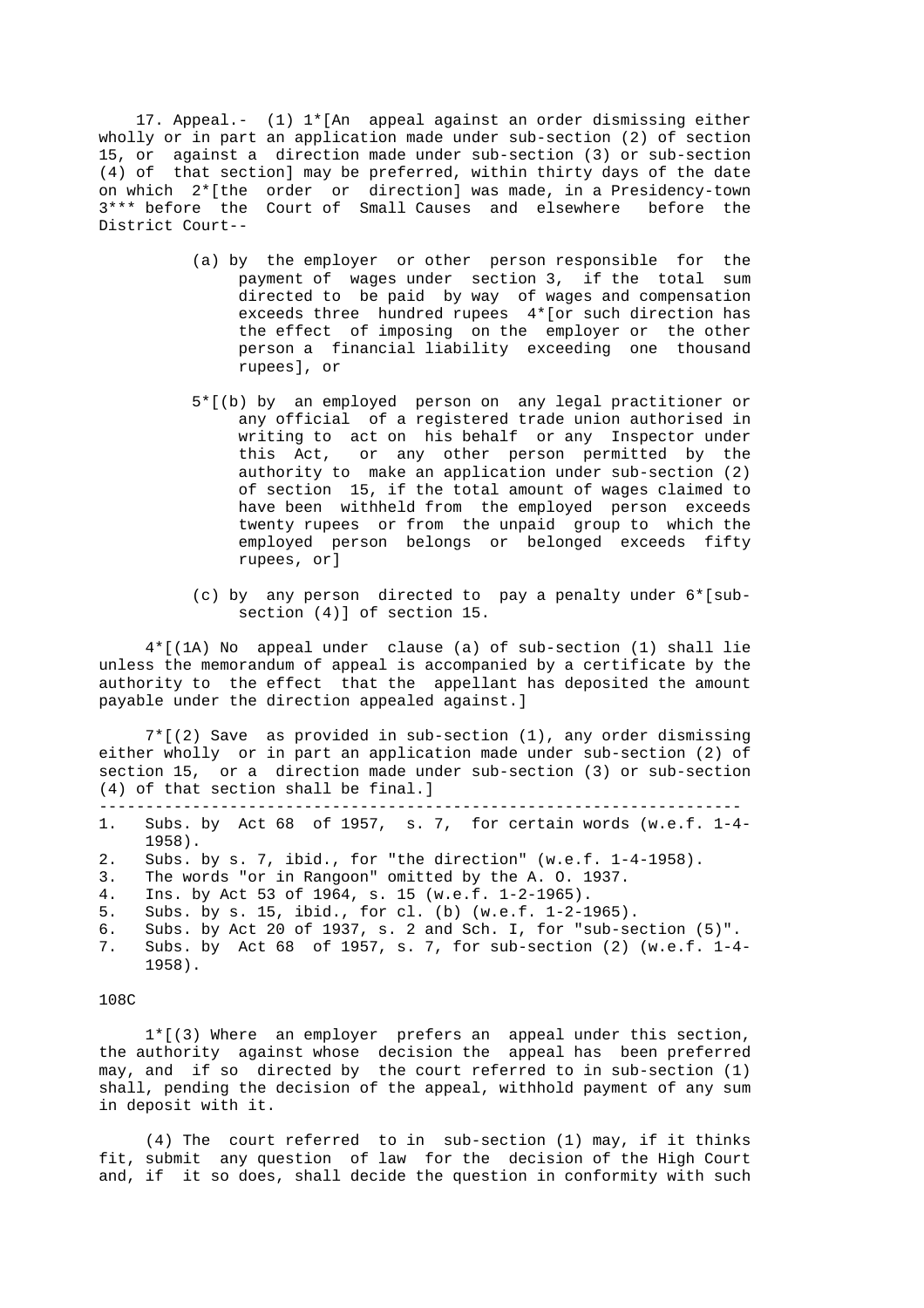decision.]

17A.

 Conditional attachment of property of employer or other personresponsible for payment of wages.

 2\*[17A. Conditional attachment of property of employer or other persons responsible for payment of wages.- (1) Where at any time after an application has been made under sub-section (2) of section 15 the authority, or where at any time after an appeal has been filed under section 17 by an employed person or 3\*[any legal practitioner or any official of a registered trade union authorised in writing to act on his behalf or any Inspector under this Act or any other person permitted by the authority to make an application under sub-section (2) of section 15] the Court referred to in that section, is satisfied that the employer or other person responsible for the payment of wages under section 3 is likely to evade payment of any amount that may be directed to be paid under section 15 or section 17, the authority or the Court, as the case may be, except in cases where the authority or Court is of opinion that the ends of justice would be defeated by the delay, after giving the employer or other person an opportunity of being heard, may direct the attachment of so much of the property of the employer or other person responsible for the payment of wages as is, in the opinion of the authority or Court, sufficient to satisfy the amount which may be payable under the direction.

 (2) The provisions of the Code of Civil Procedure, 1908, (5 of 1908) relating to attachment before judgment under that Code shall, so far as may be, apply to any order for attachment under sub-section (1).]

18.

Powers of authorities appointed under section 15.

 18. Powers of authorities appointed under section 15.- Every authority appointed under sub-section (1) of section 15 shall have all the powers of a Civil Court under the Code of Civil Procedure, 1908 (5 of 1908), for the purpose of taking evidence and of enforcing the attendance of witnesses and compelling the production of documents, and every such authority shall be deemed to be a Civil Court for all the purposes of section 195 and of 4\*[Chapter XXVI of the Code of Criminal Procedure, 1973 (2 of 1974).]

---------------------------------------------------------------------

- 1. Ins. by Act 53 of 1964, s. 15 (w.e.f. 1-2-1965).
- 2. Ins. by Act 68 of 1957, s. 8 (w.e.f. 1-4-1958). 3. Subs. by Act 53 of 1964, s. 16, for certain words (w.e.f. 1-2- 1965).
- 4. Subs. by Act 38 of 1982, s. 10 (w.e.f. 15.10.1982).

108D

19.

[Repealed.]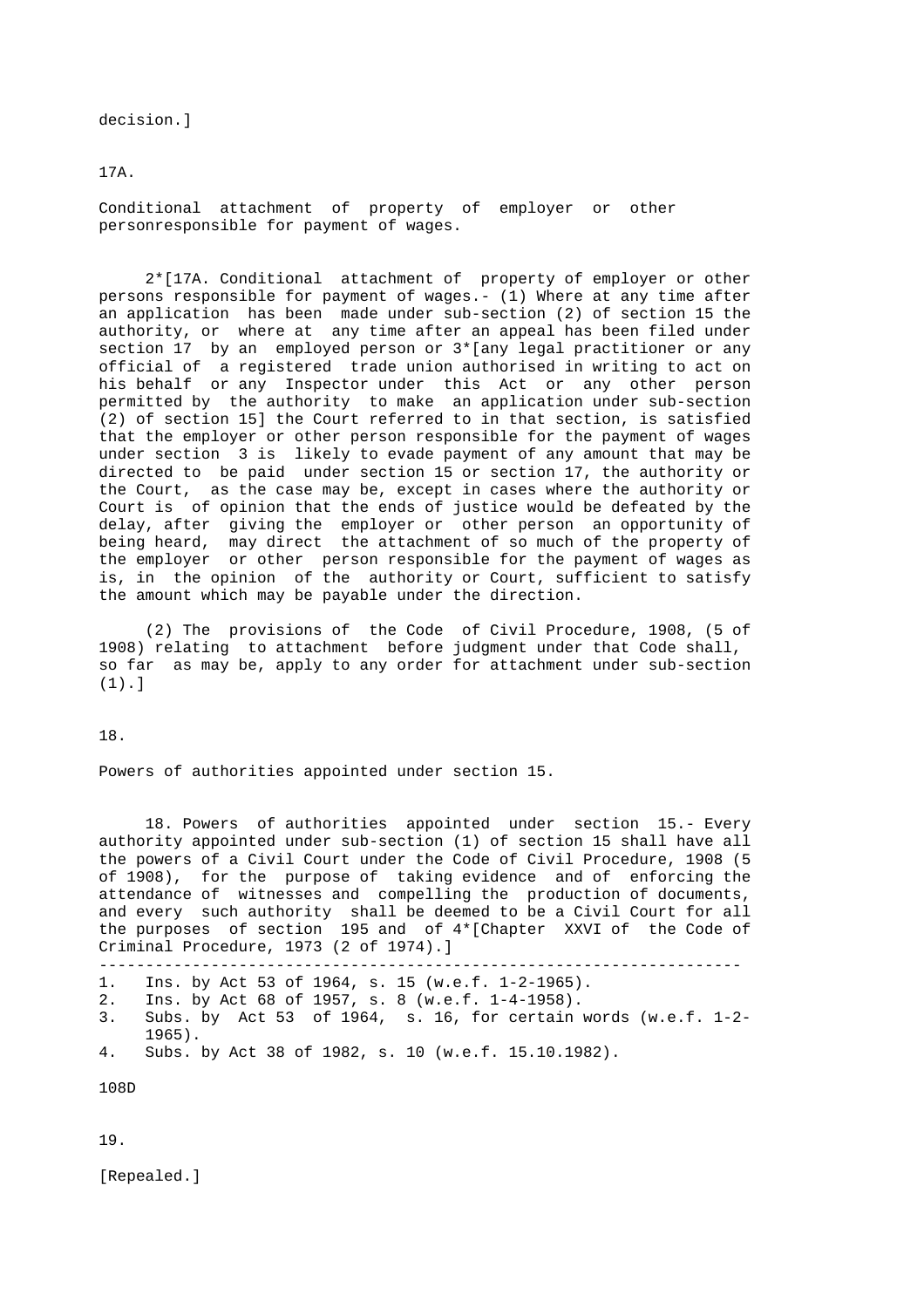19. [Power to recover from employer in certain cases.]- Rep. by the Payment of Wages (Amendment) Act, 1964 (53 of 1964), s. 17 (w.e.f.  $1-2-1965$ ).

20.

Penalty for offences under the Act.

 20. Penalty for offences under the Act.- (1) Whoever being responsible for the payment of wages to an employed person contravenes any of the provisions of any of the following sections, namely, 1\*[section 5 except sub-section (4) thereof, section 7, section 8 except sub-section (8) thereof, section 9, section 10 except sub section (2) thereof, and sections 11 to 13], both inclusive, shall be punishable with fine 2\*[which shall not be less than two hundred rupees but which may extend to one thousand rupees].

(2) Whoever contravenes the provisions of section  $4, 3*(sub$  section (4) of section 5, section 6, sub-section (8) of section 8, sub-section (2) of section 10] or section 25 shall be punishable with fine which may extend to 2\*[five hundred rupees].

 4\*[(3) Whoever being required under this Act to maintain any records or registers or to furnish any information or return--

- (a) fails to maintain such register or record; or
- (b) wilfully refuses or without lawful excuse neglects to furnish such information or return; or
- (c) wilfully furnishes or causes to be furnished any information or return which he knows to be false; or
- (d) refuses to answer or wilfully gives a false answer to any question necessary for obtaining any information required to be furnished under this Act;

shall, for each such offence, be punishable with fine  $2*($  which shall not be less than two hundred rupees but which may extend to one thousand rupees].

- (4) Whoever--
	- (a) wilfully obstructs an Inspector in the discharge of his duties under this Act; or
	- (b) refuses or wilfully neglects to afford an Inspector any reasonable facility for making any entry, inspection, examination, supervision, or inquiry authorised by or under this Act in relation to any railway, factory or 2\*[industrial or other establishment]; or
	- (c) wilfully refuses to produce on the demand of an Inspector any register or other document kept in pursuance of this Act; or

---------------------------------------------------------------------

1. Subs. by Act 53 of 1964, s. 18, for "section 5 and sections 7 to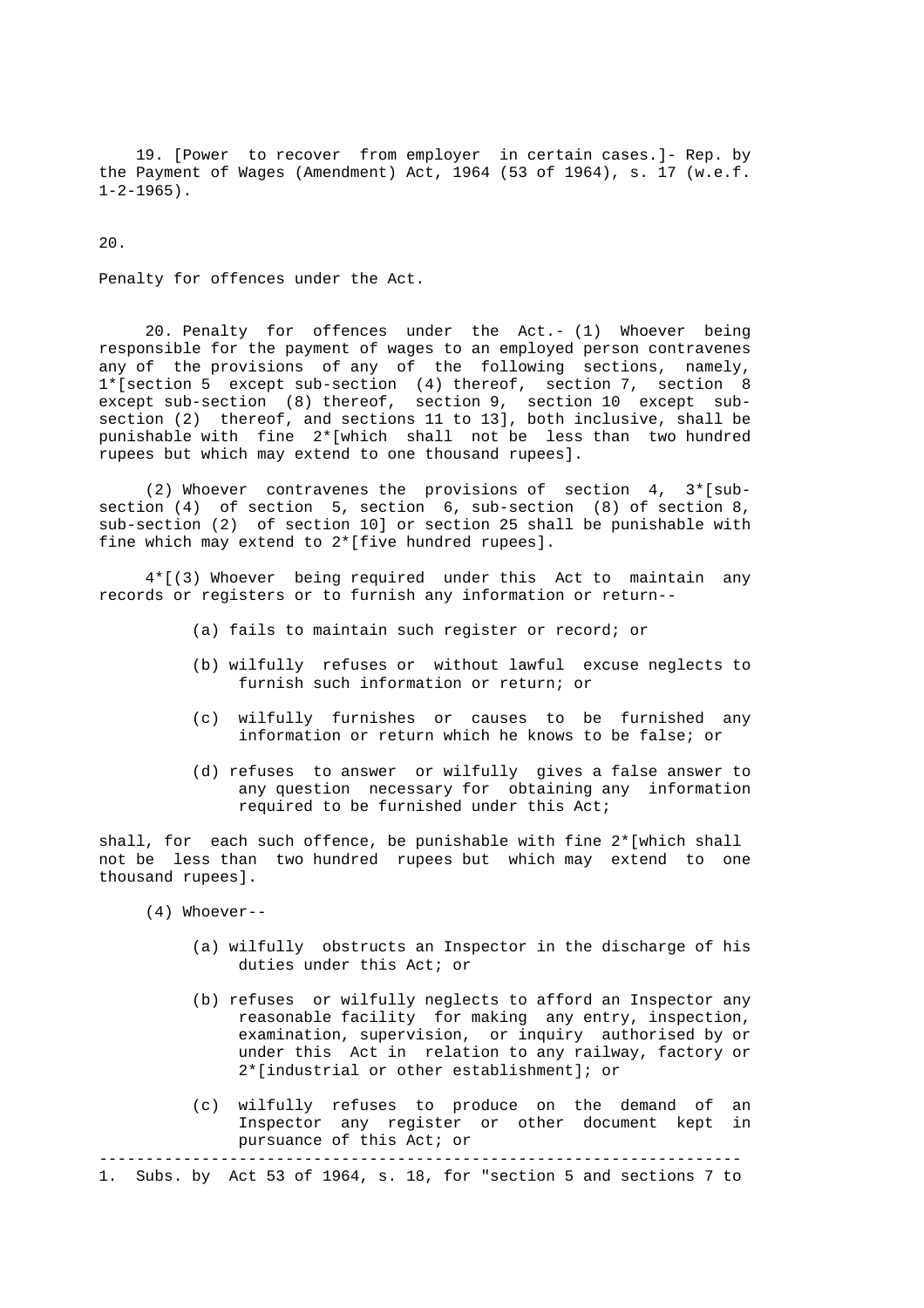13" (w.e.f. 1-2-1965). 2. Subs. by Act 38 of 1982, s. 11 (w.e.f. 15-10-1982). 3. Subs. by s. 18, ibid., for "section 6" (w.e.f 1-2-1965). 4. Ins. by s. 18, ibid. (w.e.f. 1-2-1965).

108E

 (d) prevents or attempts to prevent or does anything which he has any reason to believe is likely to prevent any person from appearing before or being examined by an Inspector acting in pursuance of his duties under this Act;

 shall be punishable with fine 1\*[which shall not be less than two hundred rupees but which may extend to one thousand rupees]

 (5) If any person who has been convicted of any offence punishable under this Act is again guilty of an offence involving contravention of the same provision, he shall be punishable on a subsequent conviction with imprisonment for a term 1\*[which shall not be less than one month but which may extend to six months and with fine which shall not be less than five hundred rupees but which may extend to three thousand rupees]:

 Provided that for the purpose of this sub-section, no cognizance shall be taken of any conviction made more than two years before the date on which the commission of the offence which is being punished came to the knowledge of the Inspector.

 (6) If any person fails or wilfully neglects to pay the wages of any employed person by the date fixed by the authority in this behalf, he shall, without prejudice to any other action that may be taken against him, be punishable with an additional fine which may extend to 1\*[one hundred rupees] for each day for which such failure or neglect continues.]

21.

Procedure in trial of offences.

 21. Procedure in trial of offences.- (1) No Court shall take cognizance of a complaint against any person for an offence under sub section (1) of section 20 unless an application in respect of the facts constituting the offence has been presented under section 15 and has been granted wholly or in part and the authority empowered under the latter section or the appellate Court granting such application has sanctioned the making of the complaint.

 (2) Before sanctioning the making of a complaint against any person for an offence under sub-section (1) of section 20, the authority empowered under section 15 or the appellate Court, as the case may be, shall give such person an opportunity of showing cause against the granting of such sanction, and the sanction shall not be granted if such person satisfies the authority or Court that his default was due to--

> (a) a bona fide error or bona fide dispute as to the amount payable to the employed person, or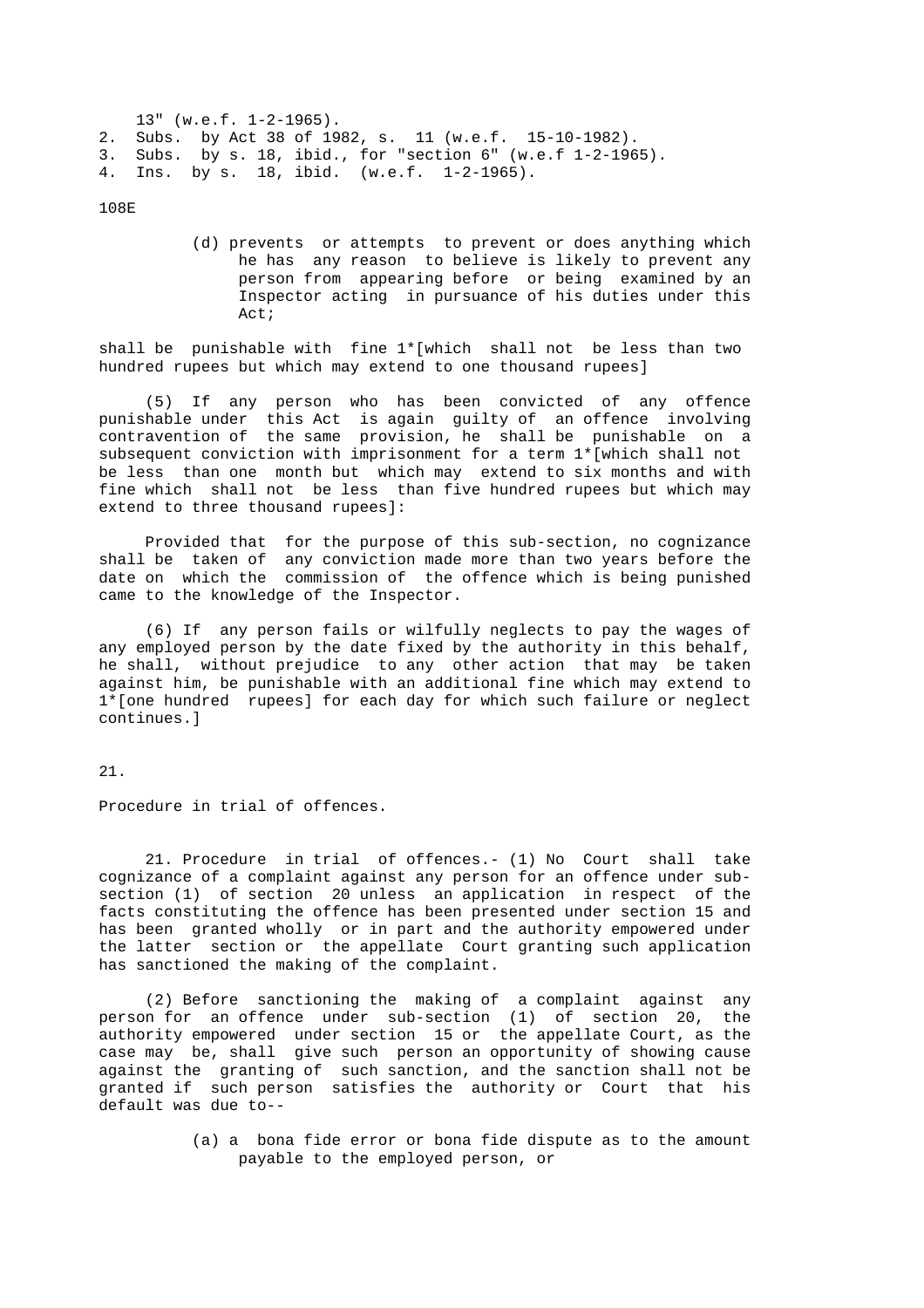| (b) the occurrence of an emergency, or the existence of |  |  |  |
|---------------------------------------------------------|--|--|--|
| exceptional circumstances, such that the person         |  |  |  |
| responsible for                                         |  |  |  |
|                                                         |  |  |  |

1. Subs. by Act 38 of 1982, s. 11 (w.e.f. 15-10-1982).

108F

- the payment of the wages was unable, though exercising reasonable diligence, to make prompt payment, or
- (c) the failure of the employed person to apply for or accept payment.

 (3) No Court shall take cognizance of a contravention of section 4 or of section 6 or of a contravention of any rule made under section 26 except on a complaint made by or with the sanction of an Inspector under this Act.

 1\*[(3A) No Court shall take congnizance of any offence punishable under sub-section (3) or sub-section (4) of section 20 except on a complaint made by or with the sanction of an Inspector under this Act.]

 (4) In imposing any fine for an offence under sub-section (1) of section 20 the Court shall take into consideration the amount of any compensation already awarded against the accused in any proceedings taken under section 15.

22.

Bar of suits.

 22. Bar of suits.- No Court shall entertain any suit for the recovery of wages or of any deduction from wages in so far as the sum so claimed--

- (a) forms the subject of an application under section 15 which has been presented by the plaintiff and which is pending before the authority appointed under that section or of an appeal under section 17; or
- (b) has formed the subject of a direction under section 15 in favour of the plaintiff; or
- (c) has been adjudged, in any proceeding under section 15, not to be owed to the plaintiff; or
- (d) could have been recovered by an application under section 15.

 $22<sub>n</sub>$ 

Protection of action taken in good faith.

 2\*[22A. Protection of action taken in good faith.- No suit, prosecution or other legal proceeding shall lie against the Government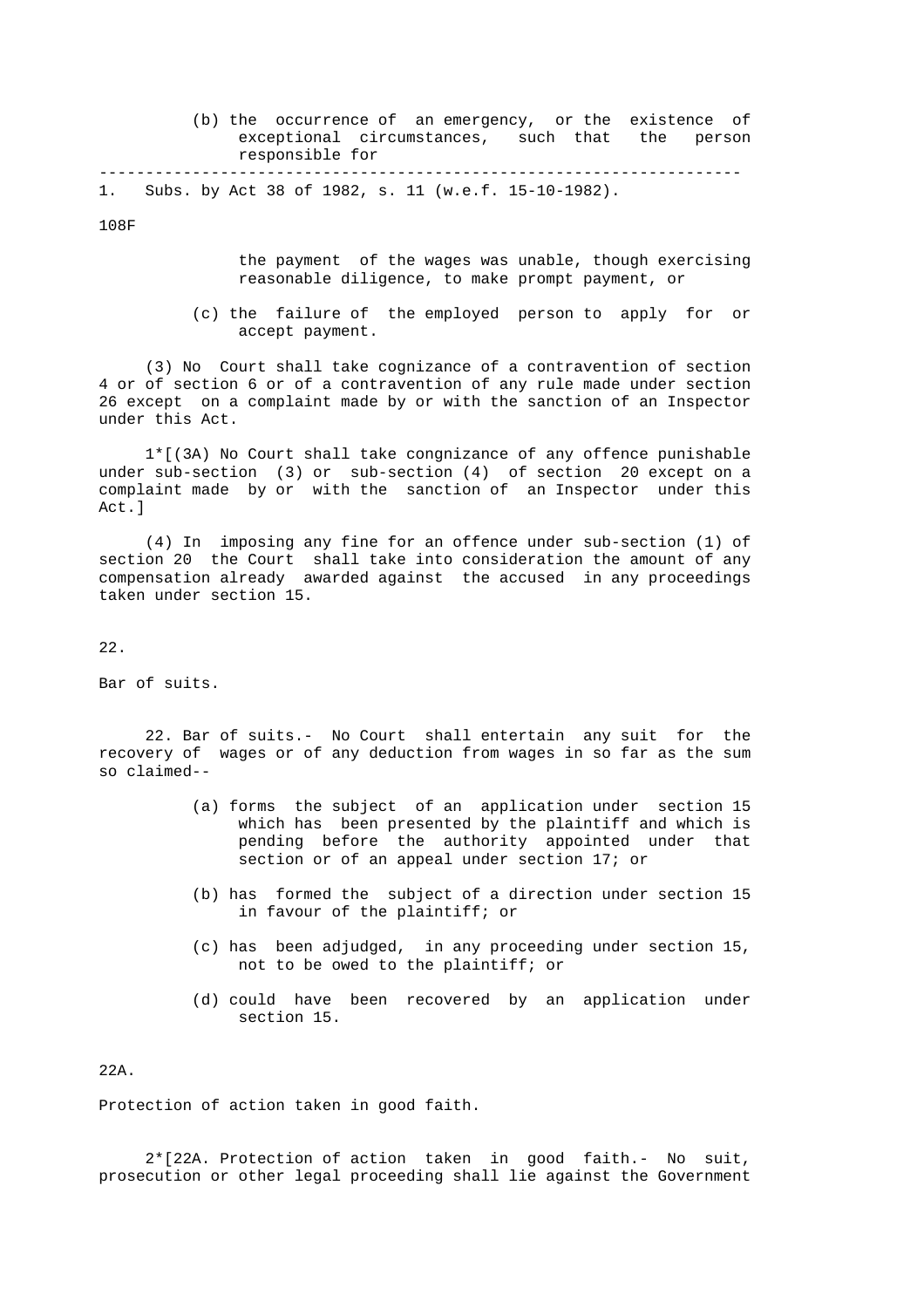or any officer of the Government for anything which is in good faith done or intended to be done under this Act.]

23.

Contracting out.

 23. Contracting out.- Any contract or agreement, whether made before or after the commencement of this Act, whereby an employed person relinquishes any right conferred by this Act shall be null and void in so far as it purports to deprive him of such right. ---------------------------------------------------------------------

 1. Ins. by Act 53 of 1964, s. 19 (w.e.f. 1-2-1965). 2. Ins. by s. 20, ibid. (w.e.f. 1-2-1965).

108G

24.

 Application of Act to railways, air transport services, mines andoilfields.

 1\*[24. Application of Act to railways, air transport services, mines and oilfields.- The powers by this Act conferred upon the State Government shall, in relation to 2\*[railways], 3\*[air transport services,] mines and oilfields, be powers of the Central Government.]

25.

Display by notice of abstracts of the Act.

 25. Display by notice of abstracts of the Act.- The person responsible for the payment of wages to persons 4\*[employed in a factory or an industrial or other establishment] shall cause to be 4\*[displayed in such factory or industrial or other establishment] a notice containing such abstracts of this Act and of the rules made thereunder in English and in the language of the majority of the persons employed 4\*[in the factory or industrial or other establishment], as may be prescribed.

25A.

Payment of undisbursed wages in cases of death of employed person.

 3\*[25A. Payment of undisbursed wages in cases of death of employed person.- (1) Subject to the other provisions of the Act, all amounts payable to an employed person as wages shall, if such amounts could not or cannot be paid on account of his death before payment or on account of his whereabouts not being known,--

> (a) be paid to the person nominated by him in this behalf in accordance with the rules made under this Act; or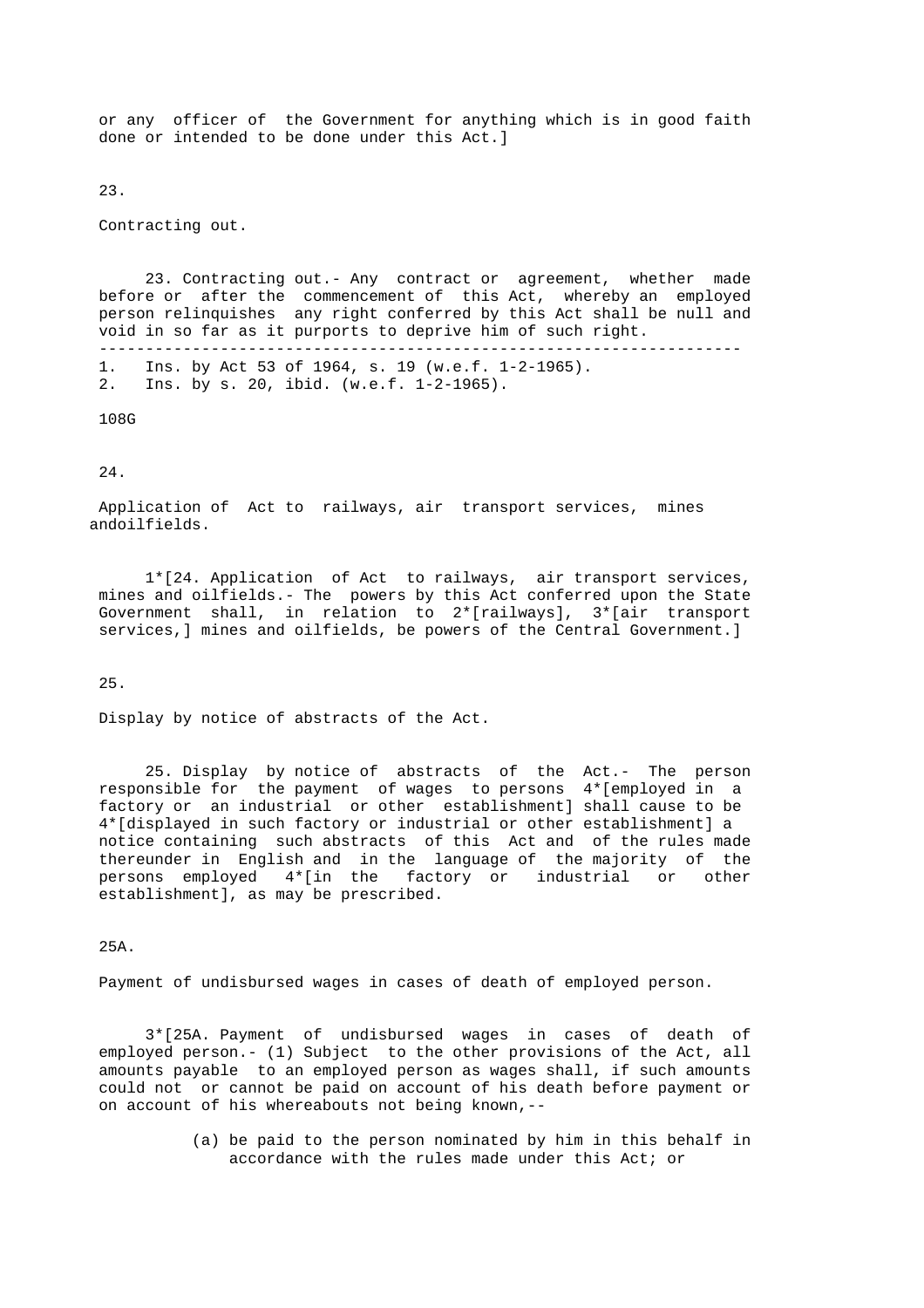(b) where no such nomination has been made or where for any reasons such amounts cannot be paid to the person so nominated, be deposited with the prescribed authority who shall deal with the amounts so deposited in such manner as may be prescribed.

 (2) Where, in accordance with the provisions of sub-section (1), all amounts payable to an employed person as wages--

- (a) are paid by the employer to the person nominated by the employed person; or
- (b) are deposited by the employer with the prescribed authority,

 the employer shall be discharged of his liability to pay those wages.]

26.

Rule-making power.

 26. Rule-making power.- (1) The State Government may make rules to regulate the procedure to be followed by the authorities and Courts referred to in sections 15 and 17.

 (2) The State Government may, 6\*\*\*, by notification in the Official Gazette, make rules for the purpose of carrying into effect the provisions of this Act.

 (3) In particular and without prejudice to the generality of the foregoing power, rules made under sub-section (2) may--

- (a) require the maintenance of such records, registers, returns and notices as are necessary for the enforcement of the Act 7\*[prescribe the form thereof and the particulars to be entered in such registers or records];
- (b) require the display in a conspicuous place on premises where employment is carried on of notices specifying rates of wages payable to persons employed on such premises;
- (c) provide for the regular inspection of the weights, measures and weighing machines used by employers in checking or ascertaining the wages of persons employed by them;
- (d) prescribe the manner of giving notice of the days on which wages will be paid;
- (e) prescribe the authority competent to approve under sub section (1) of section 8 acts and omissions in respect of which fines may be imposed;

---------------------------------------------------------------------

 2. Subs. by the A. O. 1950, for "Federal railways (within the meaning of the Government of India Act, 1935)"

 <sup>1.</sup> Subs. by the A. O. 1937, for s. 24.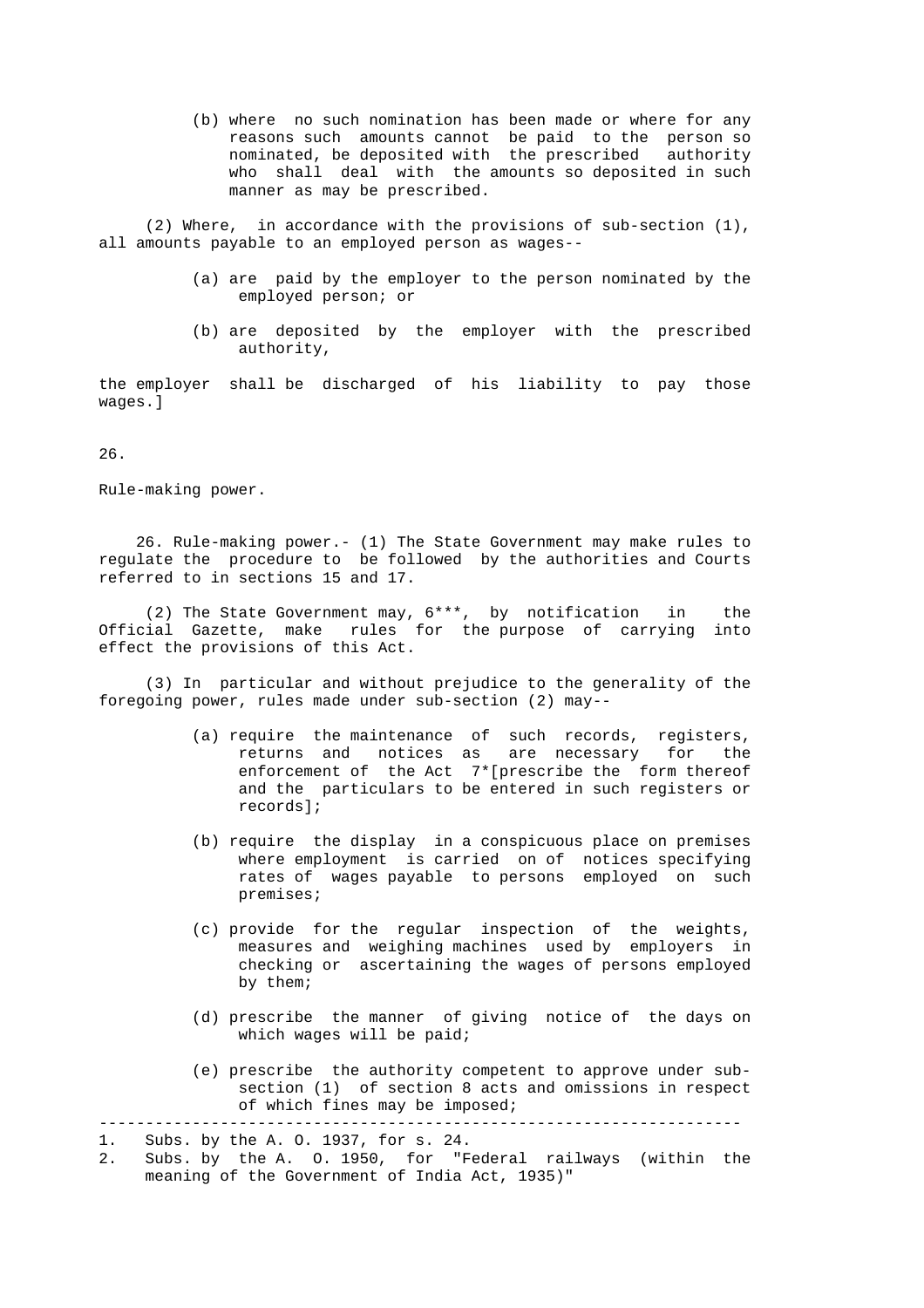- 3. Ins. by Act 53 of 1964, s. 21 (w.e.f. 1-2-1965).
- 4. Subs. by Act 38 of 1982, s. 12 (w.e.f. 15-10-1982).
- 5. Ins by s. 13, ibid. (w.e.f. 1-3-1994).
- 6. The Words "subject to the control of the Governor-General in Council" omitted by the A. O. 1937.
- 7. Subs by Act 53 of 1964, s, 22, for "and prescribe the form thereof" (w.e.f. 1-2-1965).

108H

- (f) prescribe the procedure for the imposition of fines under section 8 and for the making of the deductions referred to in section 10;
- (g) prescribe the conditions subject to which deductions may be made under the proviso to sub-section (2) of section 9;
	- (h) prescribe the authority competent to approve the purposes on which the proceeds of fines shall be expended;
	- (i) prescribe the extent to which advances may be made and the instalments by which they may be recovered with reference to clause (b) of section 12;
	- 1\*[(ia) prescribe the extent to which loans may be granted and the rate of interest payable thereon with reference to section 12A;
	- (ib) prescribe the powers of Inspectors for the purposes of this Act;]
	- (j) regulate the scales of costs which may be allowed in proceedings under this Act;
	- (k) prescribe the amount of court-fees payable in respect of any proceedings under this Act, 2\*\*\*;
	- (l) prescribe the abstracts to be contained in the notices required by section 25; 1\* 3\*xxx
	- 3\*[(la) prescribe the form and manner in which nominations may be made for the purposes of sub-section (1) of section 25A, the cancellation or variation of any such nomination, or the making of any fresh nomination in the event of the nominee predeceasing the person making nomination, and other matters connected with such nominations:
	- (lb) specify the authority with whom amounts required to be deposited under clause (b) of sub-section (1) of section 25A shall be deposited, and the manner in which such authority shall deal with the amounts deposited with it under that clause; ]
	- 1\*[(m) provide for any other matter which is to be or may be prescribed.]